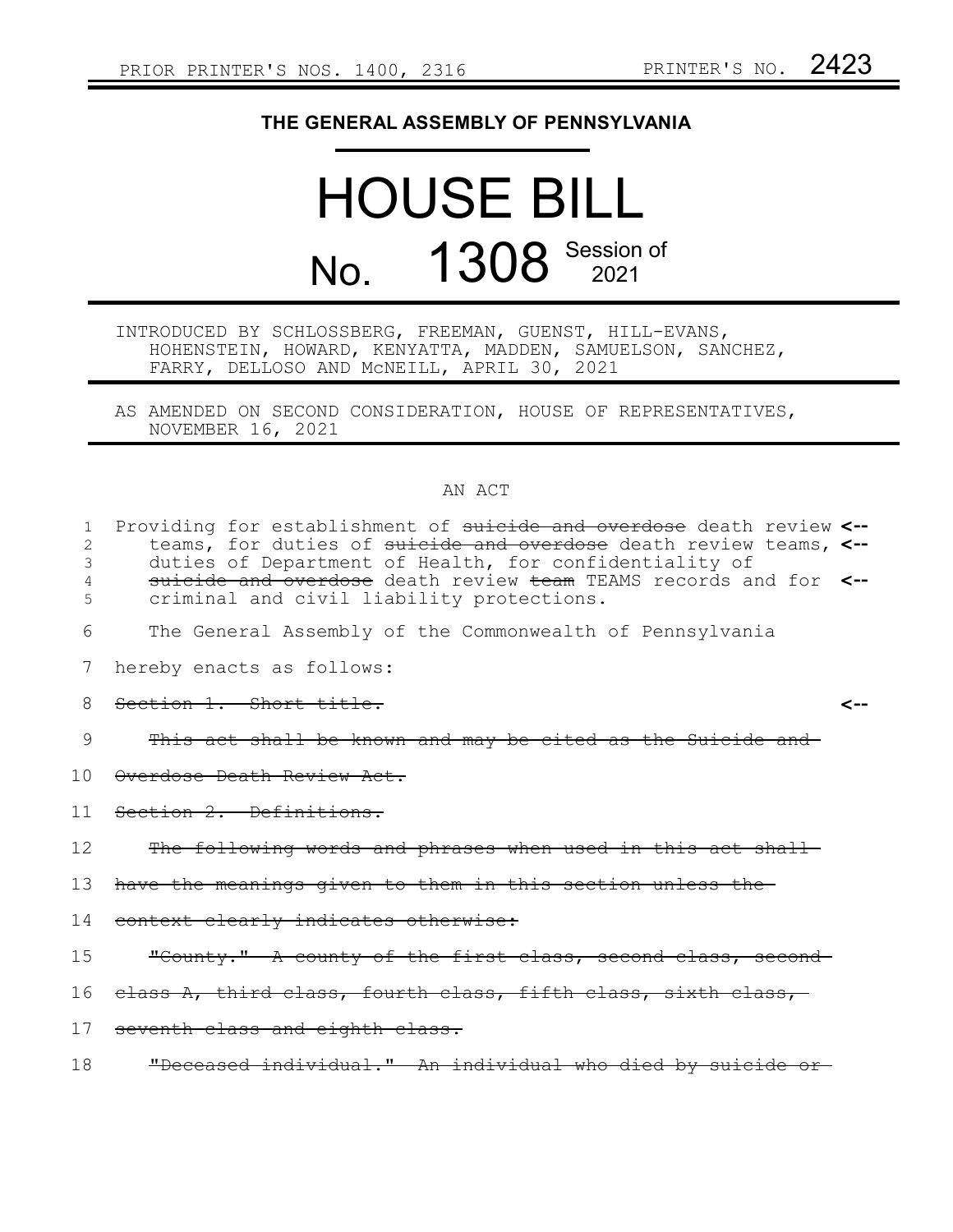1 fatal overdose.

| $\mathbf{2}$ | "Department." The Department of Health of the Commonwealth.    |
|--------------|----------------------------------------------------------------|
| 3            | "Local department of health." Any of the following:            |
| 4            | (1) A local department of health established by a-             |
| 5            | municipality.                                                  |
| 6            | (2) A single county department of health or joint county       |
| 7            | department of health established under the act of August 24,   |
| 8            | 1951 (P.L.1304, No.315), known as the Local Health-            |
| 9            | Administration Law.                                            |
| 10           | "Municipality." A county, city, borough, incorporated town     |
| 11           | or township.                                                   |
| 12           | "Overdose." A drug or alcohol overdose.                        |
| 13           | "Suicide and overdose death review team." A suicide and        |
| 14           | overdose death review team established under section 3(a).     |
| 15           | Section 3. Establishment of suicide and overdose death review- |
| 16           | <del>teams.</del>                                              |
| 17           | (a) Establishment. - A local department of health may-         |
| 18           | establish a suicide and overdose death review team for the     |
| 19           | purpose of gathering information concerning suicides and       |
| 20           | overdose fatalities and to use the information gathered to     |
| 21           | improve community resources and systems of care to reduce-     |
| 22           | suicides and overdose fatalities. The following shall apply:   |
| 23           | (1) A suicide and overdose death review team may be            |
| 24           | established in a county or multiple counties in this-          |
| 25           | Commonwealth.                                                  |
| 26           | (2) Upon the establishment of a suicide and overdose           |
| 27           | death review team, the suicide and overdose death review team- |
| 28           | shall notify the department of the establishment of the-       |
| 29           | suicide and overdose death review team.                        |
| 30           | (3) A suicide and overdose death review team shall be          |

20210HB1308PN2423 - 2 -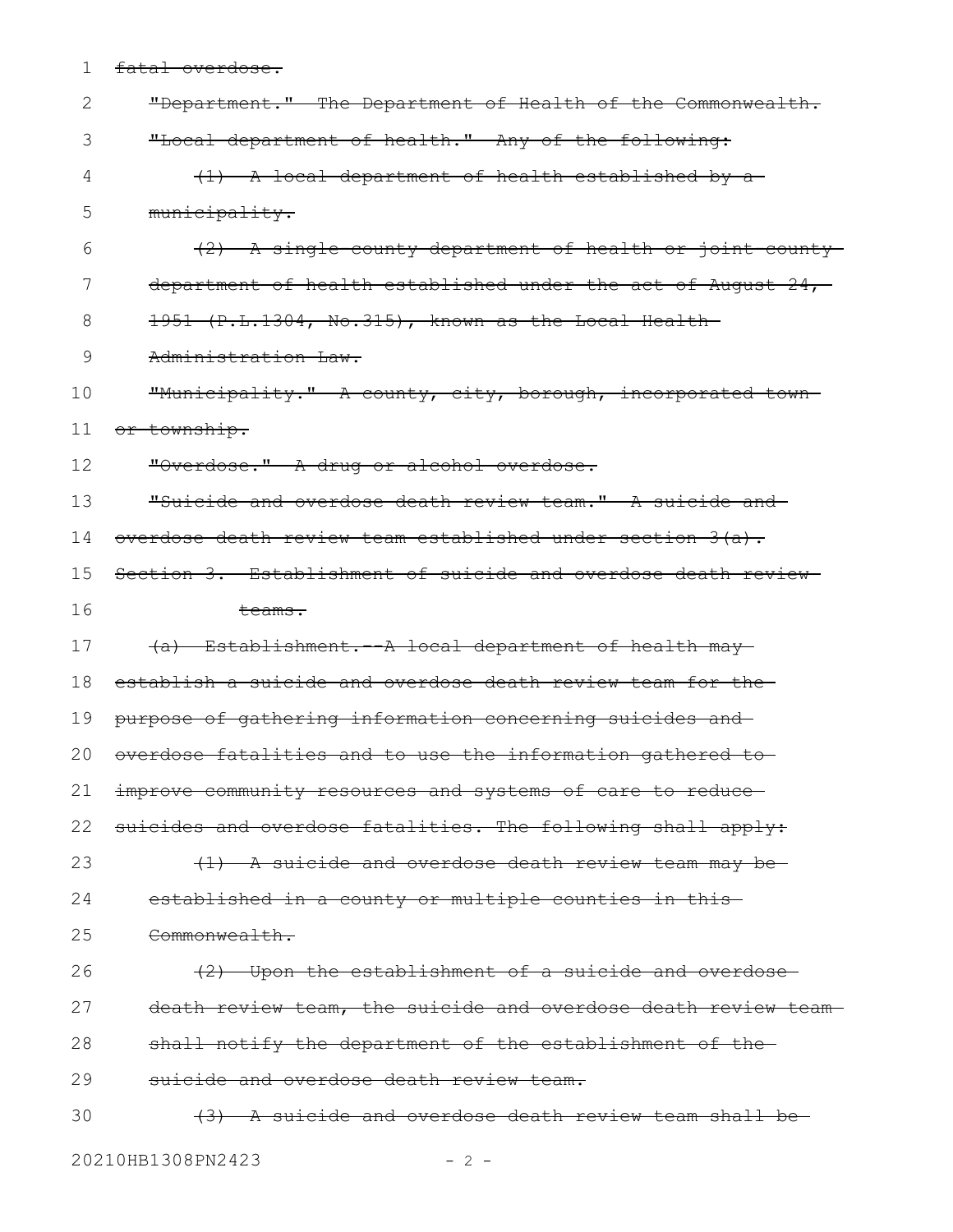| 1  | multidisciplinary and culturally diverse and include-        |
|----|--------------------------------------------------------------|
| 2  | professionals and representatives from organizations that    |
| 3  | provide services or community resources for families in the- |
| 4  | community served by the suicide and overdose death review-   |
| 5  | <del>team.</del>                                             |
| 6  | (b) Membership.                                              |
| 7  | (1) A local department of health shall select the-           |
| 8  | following members for a suicide and overdose death review-   |
| 9  | <del>team:</del>                                             |
| 10 | $(i)$ A coroner or medical examiner.                         |
| 11 | $(i)$ A pathologist.                                         |
| 12 | (iii) A licensed psychologist under the act of March-        |
| 13 | 23, 1972 (P.L.136, No.52), known as the Professional-        |
| 14 | Psychologists Practice Act.                                  |
| 15 | (iv) A licensed physician under the act of December-         |
| 16 | 20, 1985 (P.L.457, No.112), known as the Medical Practice    |
| 17 | Act of 1985, or a licensed physician under the act of        |
| 18 | October 5, 1978 (P.L.1109, No.261), known as the             |
| 19 | Osteopathic Medical Practice Act, who practices as a         |
| 20 | psychiatrist.                                                |
| 21 | (v) A local behavioral health director or a                  |
| 22 | <del>designee.</del>                                         |
| 23 | (vi) An individual who is a member of the education          |
| 24 | community with experience regarding existing and-            |
| 25 | potential suicide and overdose prevention efforts for-       |
| 26 | students in primary and secondary schools.                   |
| 27 | (vii) An individual who is a member of the law-              |
| 28 | enforcement community with experience regarding existing-    |
| 29 | and potential suicide and overdose prevention efforts for-   |
| 30 | individuals who are involved with the law enforcement-       |
|    |                                                              |

20210HB1308PN2423 - 3 -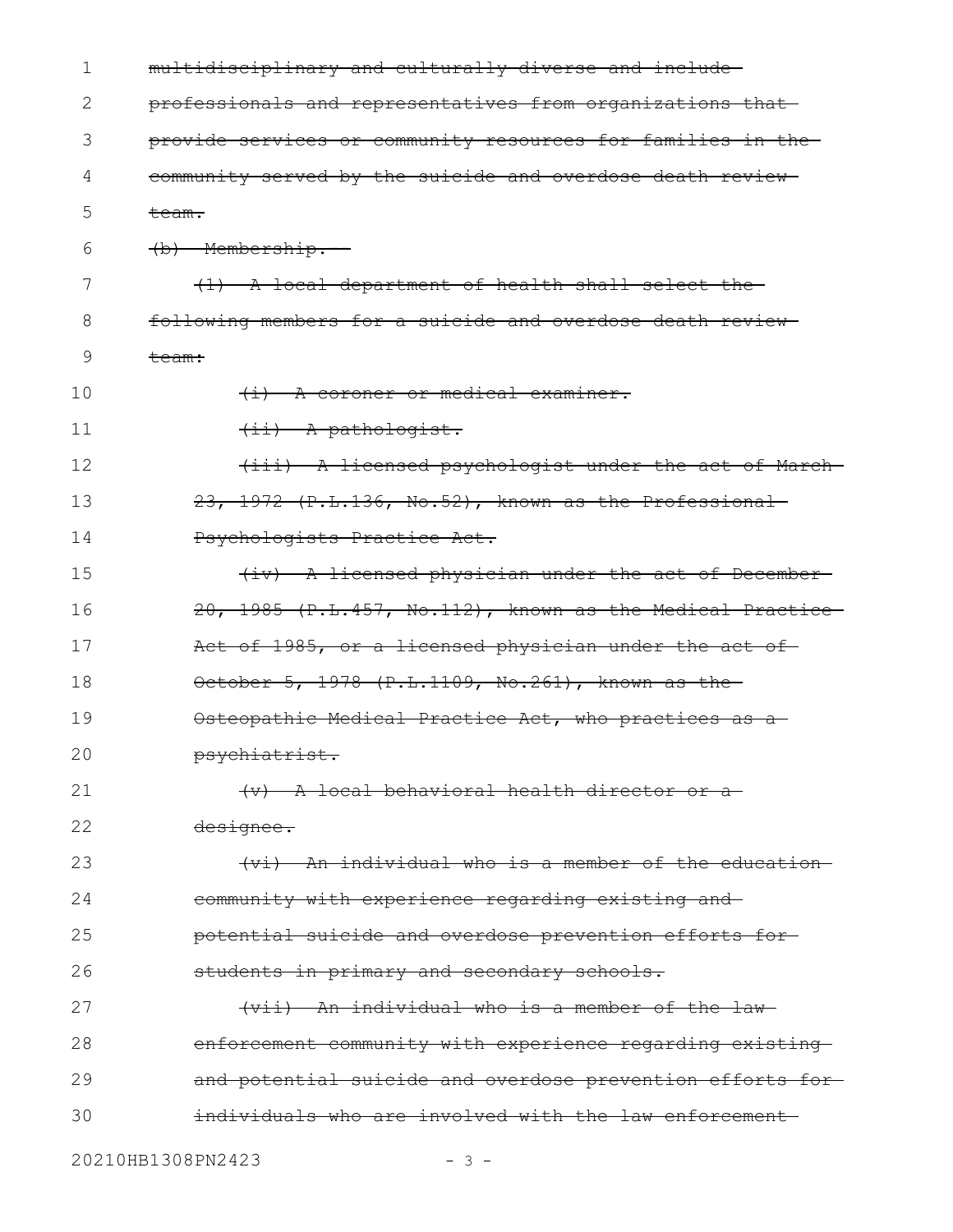system.

1

| (viii) A representative of an organization that           |
|-----------------------------------------------------------|
| advocates for individuals with mental illnesses and their |
| family members.                                           |

(ix) A representative of an organization that advocates for individuals with substance abuse disorders and their family members. 5 6 7

(x) A representative from a single county authority. (2) In addition to the members selected under paragraph (1), a local department of health may select members for a suicide and overdose death review team as deemed necessary bythe local department of health to administer the suicide and overdose death review team's duties under section 4, including an individual with experience and knowledge regarding health, social services, law enforcement, education, emergency medicine, mental health, juveniledelinquency, adult and juvenile probation or drug and alcoholabuse. (c) Chair, vacancies and meetings.--A suicide and overdose death review team shall select a chair by a majority vote of aquorum of the suicide and overdose death review team's members. A majority of the suicide and overdose death review team's members shall constitute a quorum. The suicide and overdose death review team shall meet at least quarterly to conduct business and review qualifying deaths under section 4(b). A vacancy in the suicide and overdose death review team shall be filled in accordance with subsection (b). Section 4. Duties of suicide and overdose death review teams. (a) Duties.--Upon receipt of a report of a qualifying death 8 9 10 11 12 13 14 15 16 17 18 19 20 21 22 23 24 25 26 27 28 29

under subsection (b), a suicide and overdose death review team-30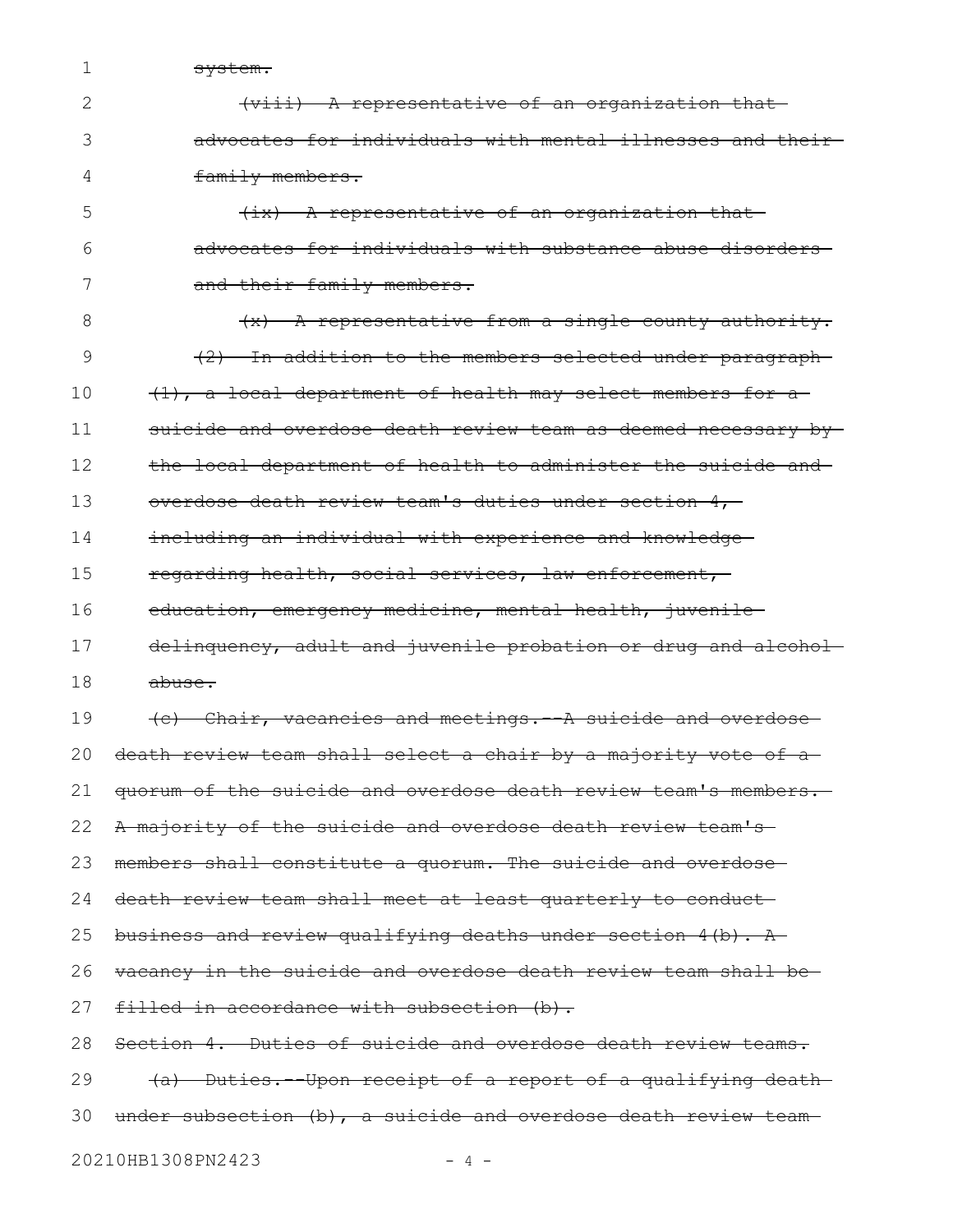| ı  | shall conduct a multi-disciplinary review of all available-       |
|----|-------------------------------------------------------------------|
| 2  | information on the deceased individual. The suicide and overdose- |
| 3  | death review team shall have all of the following duties:         |
| 4  | (1) Identify the factors that contributed to the death-           |
| 5  | of the deceased individual.                                       |
| 6  | (2) Determine whether similar fatalities may be                   |
| 7  | prevented in the future.                                          |
| 8  | (3) If applicable, identify any of the following:                 |
| 9  | (i) Points of contact between the deceased                        |
| 10 | individual and health care systems, social services-              |
| 11 | systems, criminal justice systems and other systems-              |
| 12 | involved with the deceased individual.                            |
| 13 | (ii) Resources that may be used to assist in the-                 |
| 14 | prevention of a similar death.                                    |
| 15 | (4) If applicable, identify solutions for the purpose of-         |
| 16 | any of the following:                                             |
| 17 | (i) Improving practice and policy.                                |
| 18 | (ii) Promoting coordination between State, county                 |
| 19 | and local agencies, law enforcement, private entities and         |
| 20 | resources identified under paragraph (3)(ii).                     |
| 21 | (iii) Consolidating all available information on-                 |
| 22 | suicide and overdose fatalities from State, county and            |
| 23 | local agencies, law enforcement and private entities in-          |
| 24 | accordance with all applicable Federal and State laws-            |
| 25 | regarding confidentiality.                                        |
| 26 | (b) Qualifying deaths. A suicide and overdose death review-       |
| 27 | team shall review the death of an individual whose death-         |
| 28 | occurred in the area served by the suicide and overdose death     |
| 29 | review team if any of the following conditions are met:           |
| 30 | The individual's cause of death is listed as any of-<br>$+1$      |
|    |                                                                   |

20210HB1308PN2423 - 5 -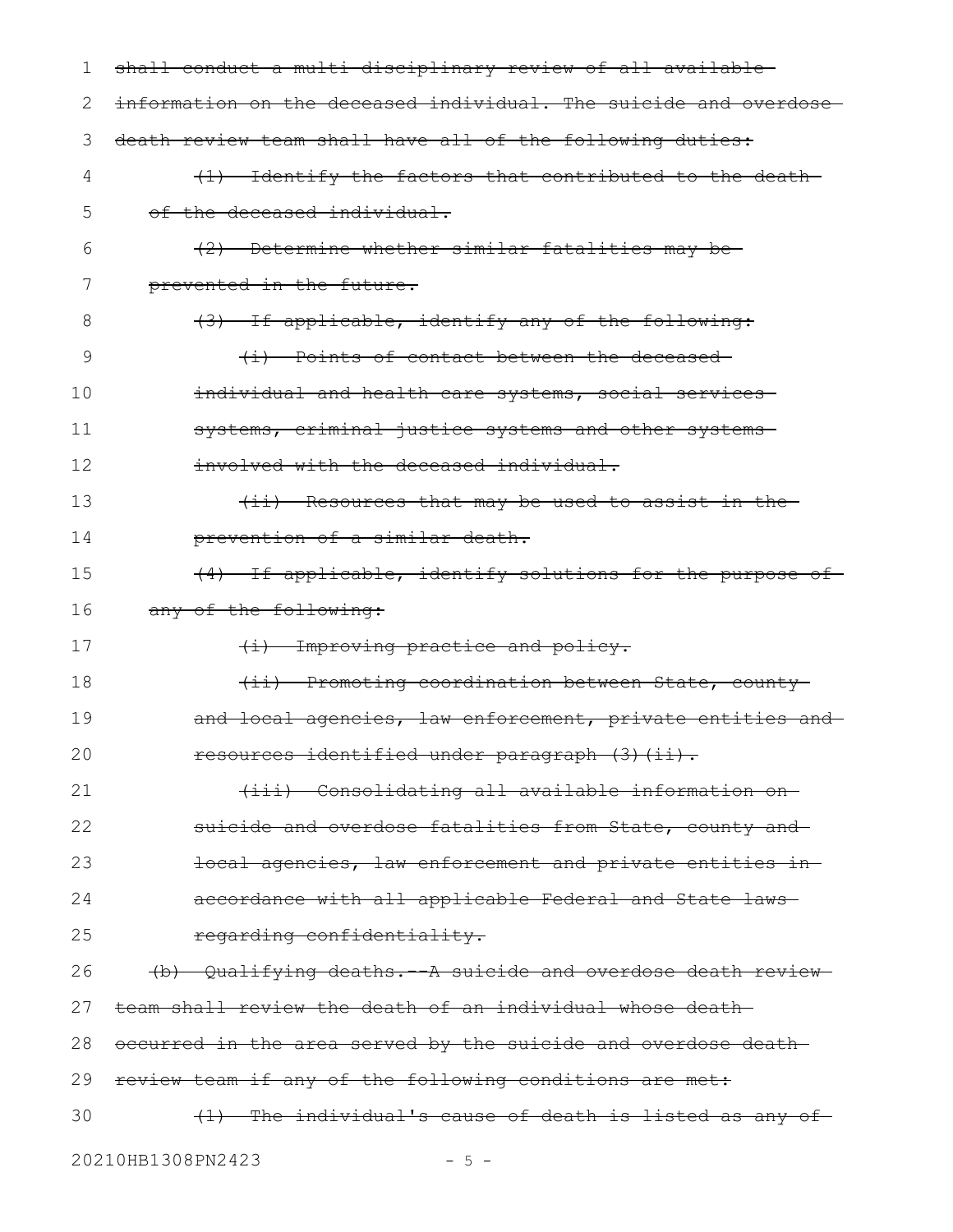| $\mathbf 1$  | the following:                                                   |
|--------------|------------------------------------------------------------------|
| $\mathbf{2}$ | (i) Poisoning.                                                   |
| 3            | (ii) Intoxication.                                               |
| 4            | $\overline{+}i\overline{i}$ Toxicity.                            |
| 5            | $\leftarrow$ $\leftarrow$ Inhalation.                            |
| 6            | $\left\langle \mathrm{v}\right\rangle$ Ingestion.                |
| 7            | $+v\texttt{i}$ Overdose.                                         |
| 8            | $(vii)$ Exposure.                                                |
| 9            | (viii) Chemical use.                                             |
| 10           | (ix) Neonatal abstinence syndrome effects.                       |
| 11           | (2) The individual's manner of death is classified as            |
| 12           | any of the following:                                            |
| 13           | $\leftarrow$ $\leftarrow$ $\leftarrow$ $\leftarrow$              |
| 14           | $\overline{$ +ii) Suicide.                                       |
| 15           | $\overbrace{\text{indetermined.}}$                               |
| 16           | (3) The individual's manner of death is classified as            |
| 17           | natural, but drug intoxication or exposure is listed as a-       |
| 18           | contributing factor.                                             |
| 19           | (e) Interviews. If a suicide and overdose death review team-     |
| 20           | opts to contact a family member or caregiver of a deceased       |
| 21           | individual to conduct an interview with the family member or-    |
| 22           | earegiver, the suicide and overdose death review team shall-     |
| 23           | develop protocols for initiating the contact and conducting the  |
| 24           | interview. The protocols shall be based on trauma informed care- |
| 25           | principles and address all of the following:                     |
| 26           | (1) The suicide and overdose death review team's                 |
| 27           | collection, use and disclosure of information and records to     |
| 28           | the family member or caregiver.                                  |
| 29           | (2) Providing notice to the family member or caregiver-          |
| 30           | that the interview is voluntary.                                 |
|              |                                                                  |

20210HB1308PN2423 - 6 -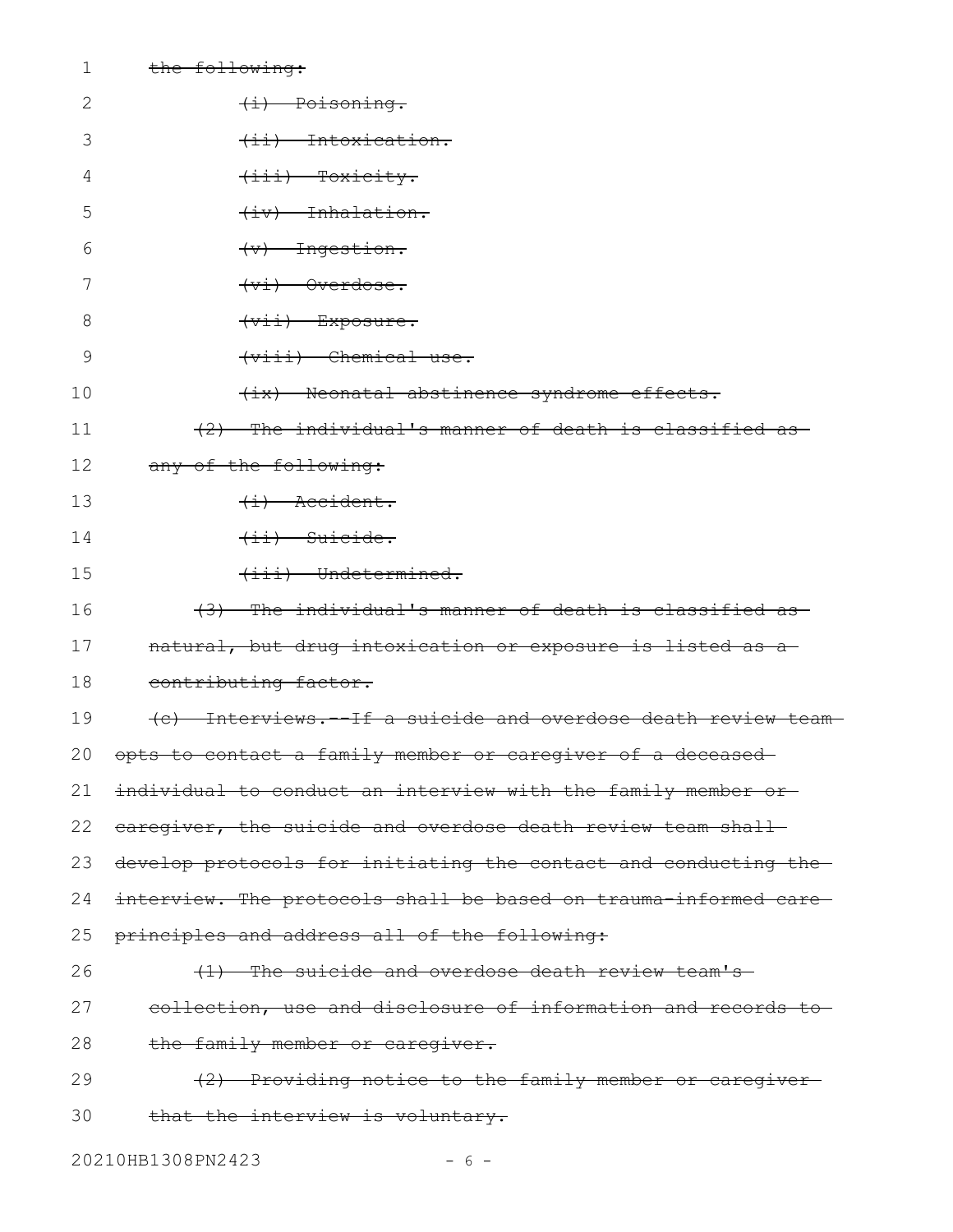- 1
- (3) Ensuring that information attained from the

interview is confidential. (d) Annual report.--A suicide and overdose death review team shall prepare an annual report. The local department of healthshall post the annual report under this subsection on the localdepartment of health's publicly accessible Internet website for the purpose of evaluations, policy considerations and health care program enhancements. The annual report under this subsection shall comply with confidentiality requirements undersection  $6(b)$ . The annual report under this subsection shallinclude all the following information: (1) A summary of the aggregated, nonindividually identifiable findings of the suicide and overdose death review team for the previous year. (2) Recommendations to improve systems of care and community resources to reduce fatal suicides and overdoses in the suicide and overdose death review team's jurisdiction. (3) Proposed solutions for inadequacies in the systems of care. (4) Recommendations to improve sources of information regarding the investigation of reported suicides and overdose fatalities, including standards for the uniform andconsistent reporting of fatal suicides and overdoses by law enforcement or other emergency service responders within the suicide and overdose death review team's jurisdiction. (5) Recommendations for improvements to State laws and local partnerships, policies and practices to prevent suicide and overdose fatalities. Section 5. Duties of department. The department, in collaboration with the Department of Human-2 3 4 5 6 7 8 9 10 11 12 13 14 15 16 17 18 19 20 21 22 23 24 25 26 27 28 29 30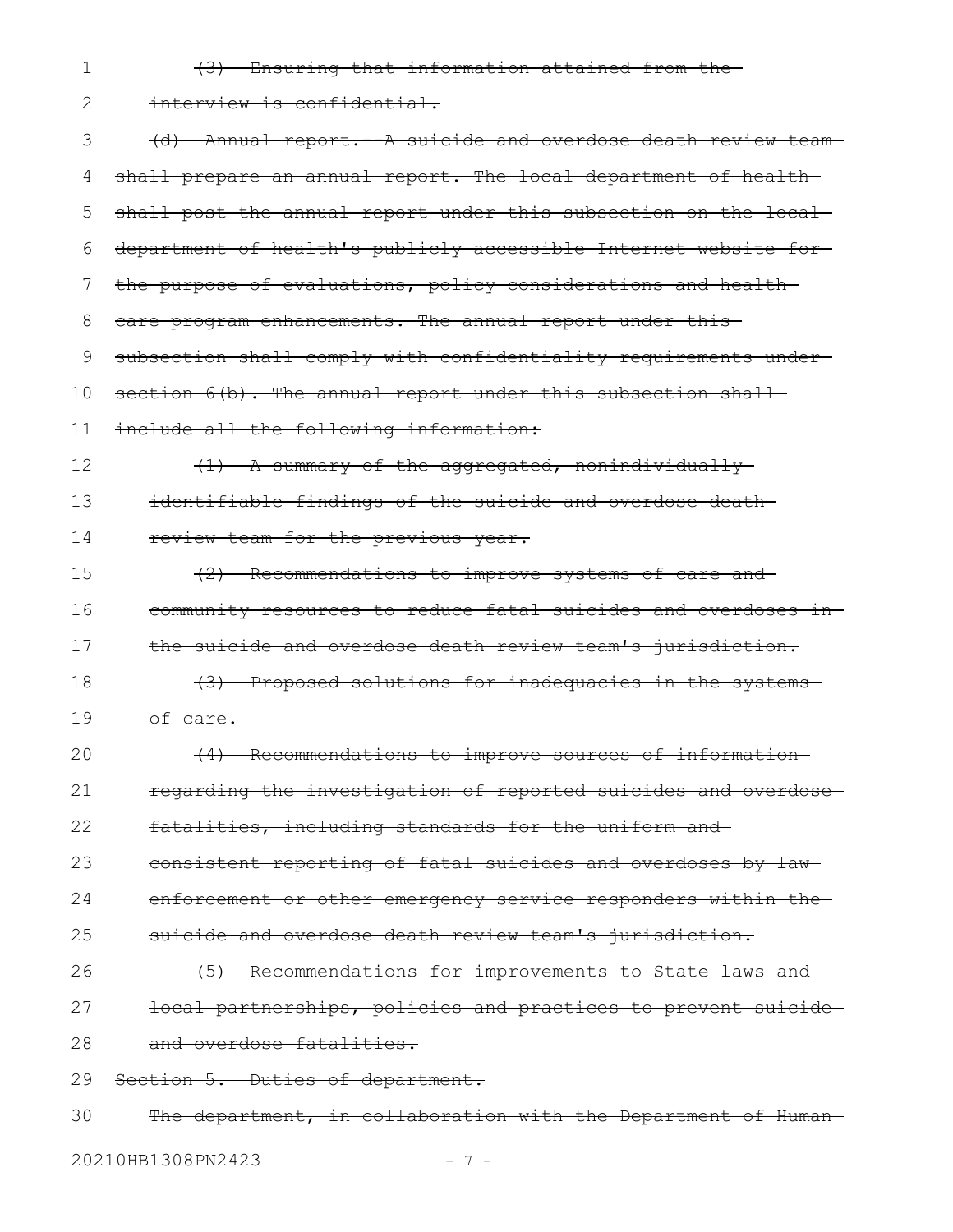| ı  | Services and the Department of Drug and Alcohol Programs, shall- |
|----|------------------------------------------------------------------|
| 2  | have all of the following duties:                                |
| 3  | (1) Assist in collecting the reports of a suicide and            |
| 4  | overdose death review team.                                      |
| 5  | (2) Provide technical assistance to a suicide and                |
| 6  | overdose death review team in conducting suicide and overdose-   |
| 7  | death reviews.                                                   |
| 8  | (3) Facilitate communication among suicide and overdose          |
| 9  | death review teams.                                              |
| 10 | (4) Transmit available information to an appropriate             |
| 11 | suicide and overdose death review team regarding a fatal-        |
| 12 | suicide or overdose in the suicide and overdose death review     |
| 13 | team's jurisdiction, including all of the following-             |
| 14 | information:                                                     |
| 15 | $\{i\}$ The deceased individual's age, race, gender,             |
| 16 | county of residence and county of death.                         |
| 17 | (ii) The date, manner, cause and specific-                       |
| 18 | eircumstances of the suicide or overdose death as-               |
| 19 | recorded on the deceased individual's completed death-           |
| 20 | certificate.                                                     |
| 21 | (5) Provide a suicide and overdose death review team-            |
| 22 | access to all of the following:                                  |
| 23 | (i) Information and records maintained by a health-              |
| 24 | care provider regarding a deceased individual's physical-        |
| 25 | health, mental health and substance use disorder-                |
| 26 | treatment.                                                       |
| 27 | (ii) Any relevant information and records maintained             |
| 28 | by a State or local agency, including any of the-                |
| 29 | following:                                                       |
| 30 | (A) A deceased individual's criminal history-                    |
|    |                                                                  |

20210HB1308PN2423 - 8 -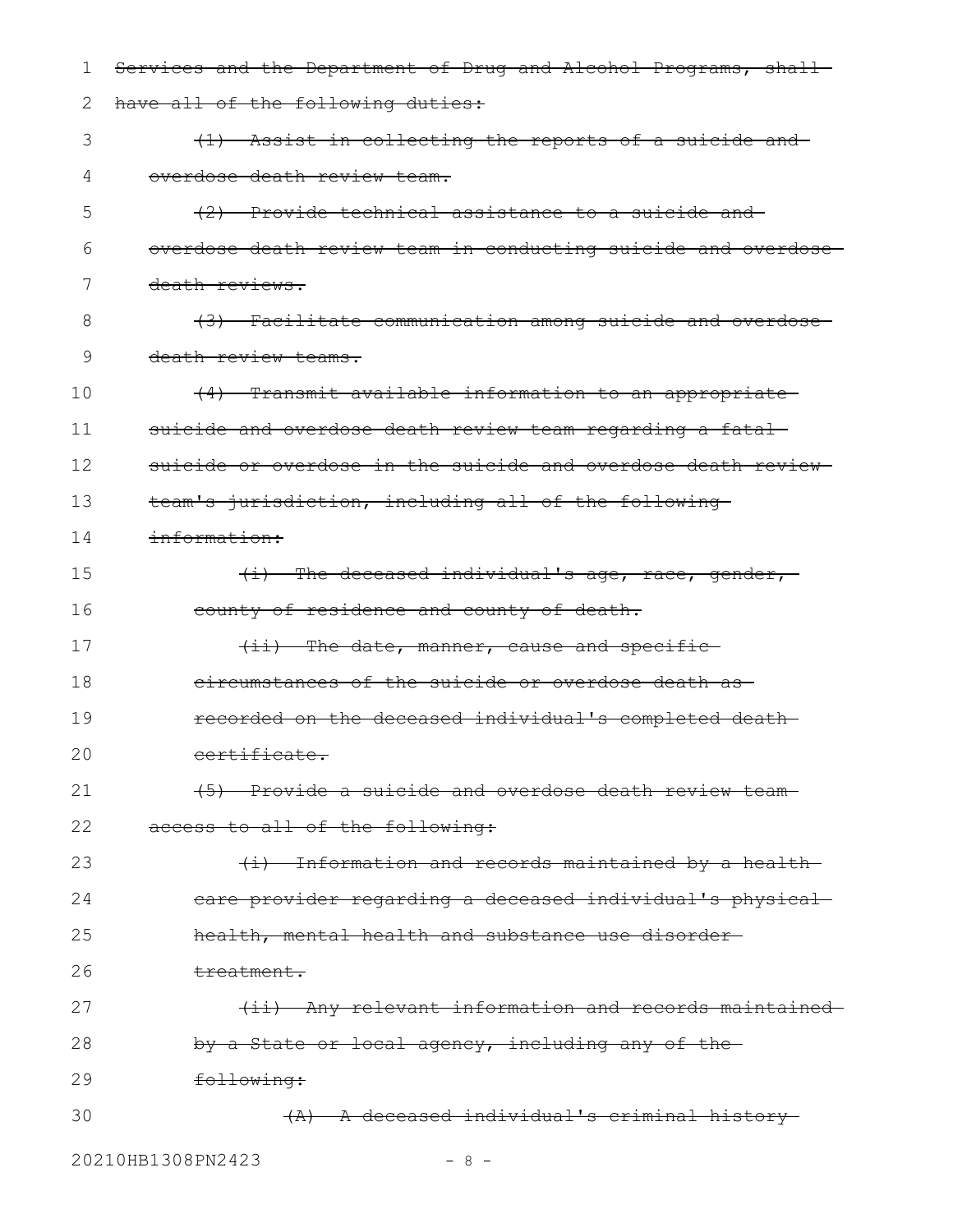| 1  | records and records of probation and parole if the-               |
|----|-------------------------------------------------------------------|
| 2  | transmission of the records does not affect an-                   |
| 3  | ongoing criminal investigation.                                   |
| 4  | (B) A deceased individual's access to various-                    |
| 5  | lethal means, social service records, school records,             |
| 6  | educational histories and disciplinary or health-                 |
| 7  | records generated by a local school system, and                   |
| 8  | coroner or medical examiner records, including                    |
| 9  | autopsy and toxicology reports.                                   |
| 10 | $\langle C \rangle$ Any other record concerning the assessment,   |
| 11 | eare, diagnosis, near death or treatment of a                     |
| 12 | deceased individual.                                              |
| 13 | (6) Promulgate regulations necessary to implement this            |
| 14 | <del>act.</del>                                                   |
| 15 | Section 6. Confidentiality of suicide and overdose death review-  |
| 16 | team records.                                                     |
| 17 | (a) Meetings. - A suicide and overdose death review team-         |
| 18 | meeting shall be closed to the public and information discussed   |
| 19 | at the meeting shall be confidential.                             |
| 20 | (b) Records. The proceeding, records and opinions of a            |
| 21 | suicide and overdose death review team may not be disclosed       |
| 22 | under the act of February 14, 2008 (P.L.6, No.3), known as the    |
| 23 | Right to Know Law. The proceedings, records and opinions of a     |
| 24 | suicide and overdose death review team shall be confidential and  |
| 25 | may not be subject to discovery, subpoena or introduction into    |
| 26 | evidence in a criminal or civil proceeding. A member of a         |
|    |                                                                   |
| 27 | suicide and overdose death review team may not be questioned in-  |
| 28 | a criminal or civil proceeding regarding information presented-   |
| 29 | in or opinions formed as a result of a meeting of the suicide     |
| 30 | and overdose death review team. Nothing in this subsection shall- |

20210HB1308PN2423 - 9 -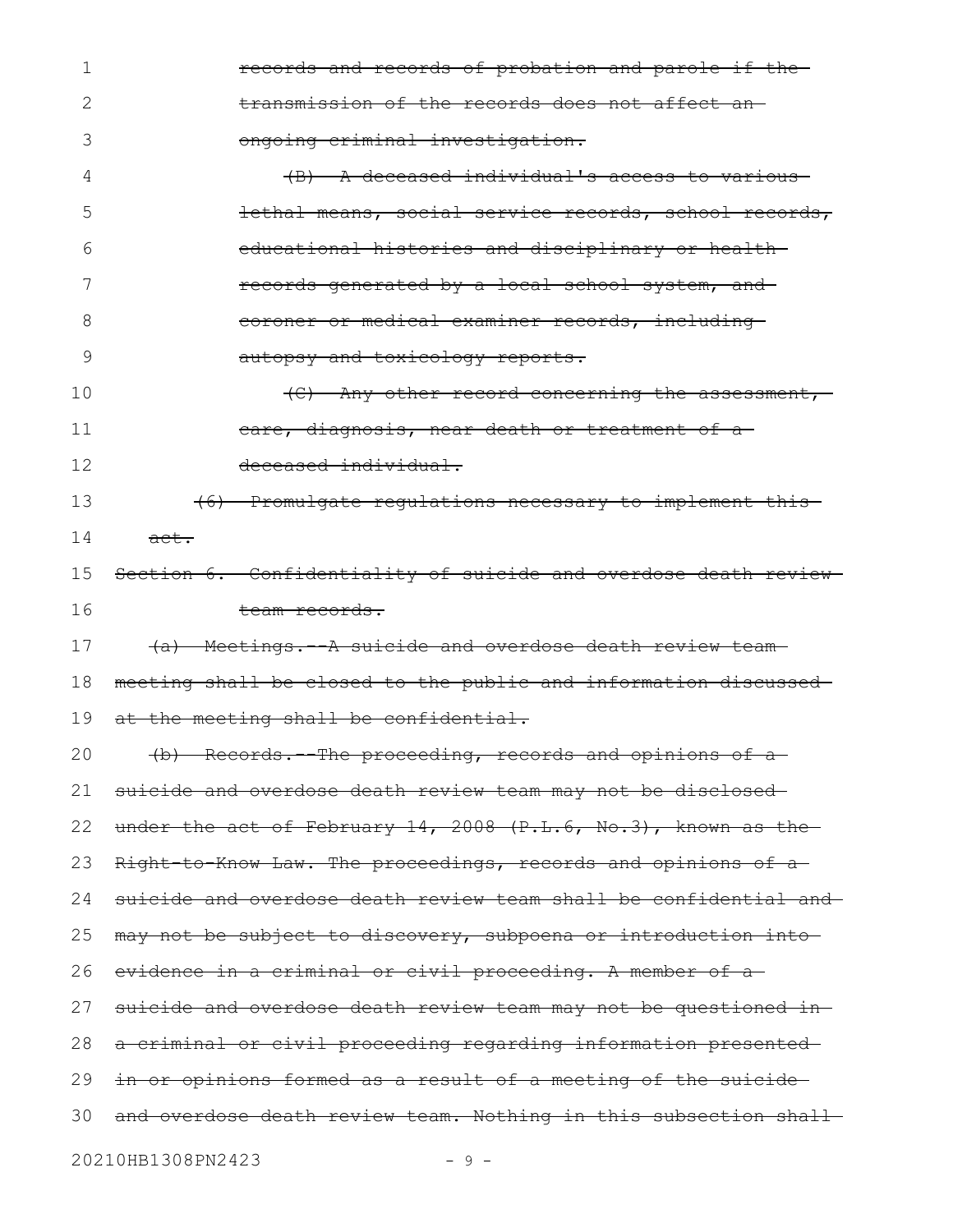be construed to prevent a member of a suicide and overdose death review team from testifying in a criminal or civil proceeding to information obtained independently of the suicide and overdose death review team or to information which is publicly available. Section 7. Criminal and civil liability protections**.** (a) Confidentiality.--A member of a suicide and overdose death review team may discuss confidential matters during a 1 2 3 4 5 6 7

meeting of the suicide and overdose death review team. The 8

following shall apply: 9

(1) A member of a suicide and overdose death review team shall comply with applicable Federal and State laws regarding confidentiality during a meeting of the suicide and overdose death review team. 10 11 12 13

(2) Except as provided under subsection (b), a member of a suicide and overdose death review may not be disciplined, criminally prosecuted or held administratively or civilly liable for sharing or discussing confidential matters during a meeting of the suicide and overdose death review team. (b) Liability.--The immunity specified under subsection (a) (2) shall not apply to a member of a suicide and overdose death review team or an invitee of a suicide and overdose death review team who discloses confidential information with malice, in bad 14 15 16 17 18 19 20 21 22

faith or in a negligent manner. 23

Section 8. Effective date**.** 24

This act shall take effect in 30 days. 25

SECTION 1. SHORT TITLE. 26

**<--**

THIS ACT SHALL BE KNOWN AND MAY BE CITED AS THE SUICIDE AND OVERDOSE DEATH REVIEW ACT. 27 28

SECTION 2. DEFINITIONS. 29

THE FOLLOWING WORDS AND PHRASES WHEN USED IN THIS ACT SHALL 30

20210HB1308PN2423 - 10 -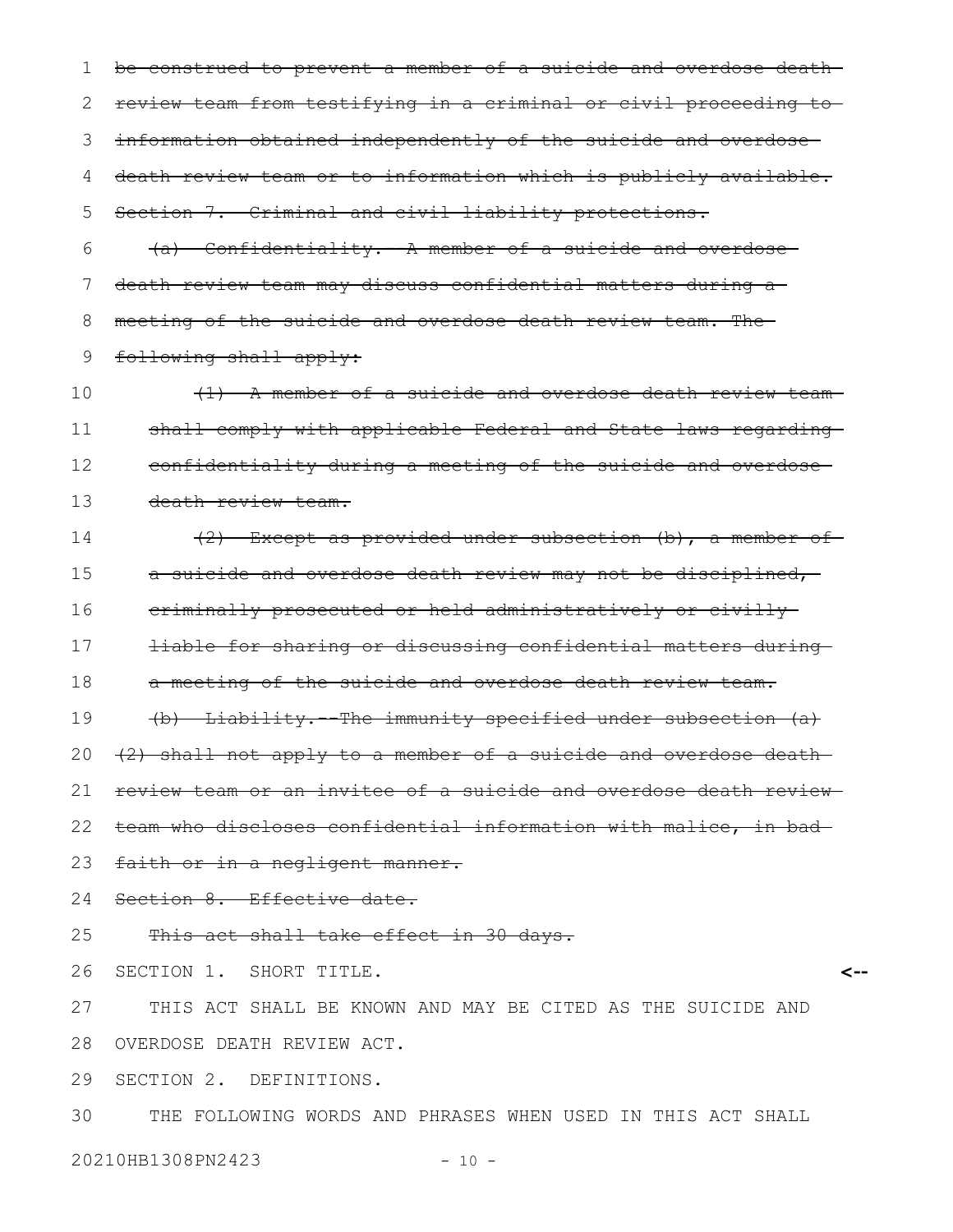HAVE THE MEANINGS GIVEN TO THEM IN THIS SECTION UNLESS THE 1

CONTEXT CLEARLY INDICATES OTHERWISE: 2

"COUNTY." A COUNTY OF THE FIRST CLASS, SECOND CLASS, SECOND CLASS A, THIRD CLASS, FOURTH CLASS, FIFTH CLASS, SIXTH CLASS, SEVENTH CLASS AND EIGHTH CLASS. 3 4 5

"DEATH REVIEW TEAM." A SUICIDE OR OVERDOSE DEATH REVIEW TEAM ESTABLISHED UNDER SECTION 3. 6 7

"DECEASED INDIVIDUAL." AN INDIVIDUAL WHO DIED BY SUICIDE OR FATAL OVERDOSE. 9 8

"DEPARTMENT." THE DEPARTMENT OF HEALTH OF THE COMMONWEALTH. "DRUG." A SUBSTANCE WHICH PRODUCES A PHYSIOLOGICAL EFFECT 12 WHEN INGESTED OR INTRODUCED INTO THE BODY. THE TERM INCLUDES AN ILLICIT OR LEGAL SUBSTANCE. 10 11 13

"EMS PROVIDER." THE TERM INCLUDES THE FOLLOWING: 14

(1) AN EMERGENCY MEDICAL RESPONDER. 15

(2) AN EMERGENCY MEDICAL TECHNICIAN. 16

(3) AN ADVANCED EMERGENCY MEDICAL TECHNICIAN. 17

(4) A PARAMEDIC. 18

(5) A PREHOSPITAL REGISTERED NURSE. 19

(6) A PREHOSPITAL PHYSICIAN EXTENDER. 20

(7) A PREHOSPITAL EMS PHYSICIAN. 21

(8) AN INDIVIDUAL PRESCRIBED BY REGULATION OF THE DEPARTMENT TO PROVIDE SPECIALIZED EMS. 22 23

"HEALTH CARE PROVIDER." A PHYSICIAN, ADVANCED PRACTICE NURSE PRACTITIONER OR PHYSICIAN ASSISTANT WHO IS LICENSED TO PRACTICE MEDICINE IN THIS COMMONWEALTH. 26 24 25

"HOSPITAL." AN INSTITUTION HAVING AN ORGANIZED MEDICAL STAFF ESTABLISHED FOR THE PURPOSE OF PROVIDING TO INPATIENTS, BY OR 28 UNDER THE SUPERVISION OF PHYSICIANS, DIAGNOSTIC AND THERAPEUTIC 29 SERVICES FOR THE CARE OF INDIVIDUALS WHO ARE INJURED, DISABLED, 3027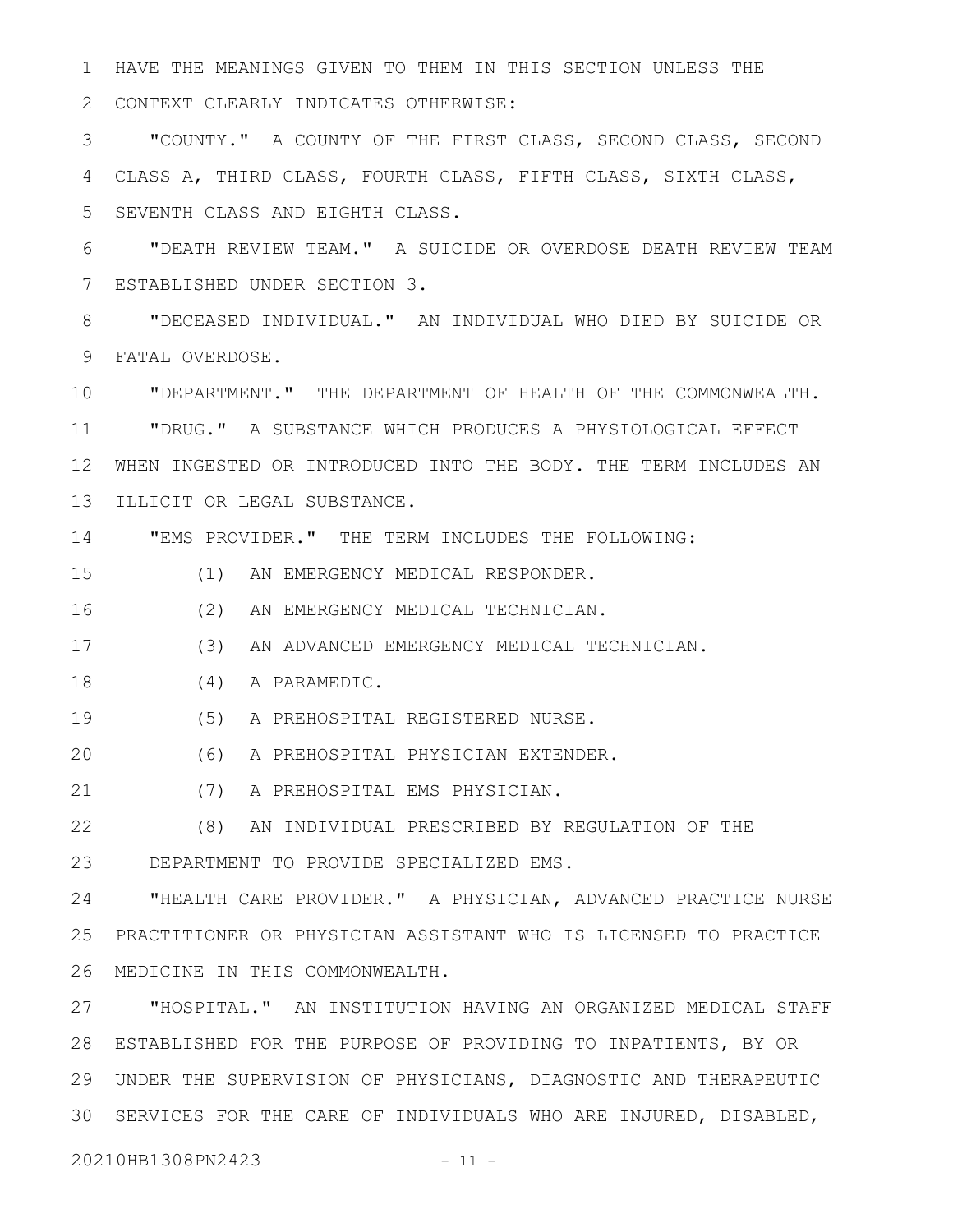PREGNANT, DISEASED, SICK OR MENTALLY ILL OR REHABILITATION 2 SERVICES FOR THE REHABILITATION OF INDIVIDUALS WHO ARE INJURED, DISABLED, PREGNANT, DISEASED, SICK OR MENTALLY ILL. THE TERM 3 INCLUDES FACILITIES FOR THE DIAGNOSIS AND TREATMENT OF DISORDERS WITHIN THE SCOPE OF SPECIFIC MEDICAL SPECIALTIES. 1 4 5

"LAW ENFORCEMENT AGENCY." THE PENNSYLVANIA STATE POLICE, A LOCAL LAW ENFORCEMENT AGENCY OR THE OFFICE OF ATTORNEY GENERAL. "LOCAL DEPARTMENT OF HEALTH." ANY OF THE FOLLOWING: 6 7 8

(1) A LOCAL DEPARTMENT OF HEALTH ESTABLISHED BY A MUNICIPALITY UNDER THE ACT OF AUGUST 24, 1951 (P.L.1304, NO.315), KNOWN AS THE LOCAL HEALTH ADMINISTRATION LAW. 9 10 11

(2) A SINGLE-COUNTY DEPARTMENT OF HEALTH OR JOINT-COUNTY DEPARTMENT OF HEALTH ESTABLISHED UNDER THE LOCAL HEALTH 13 ADMINISTRATION LAW. 12 14

"LOCAL LAW ENFORCEMENT AGENCY." A POLICE DEPARTMENT OF A CITY, BOROUGH, INCORPORATED TOWN OR TOWNSHIP. 16 15

"MENTAL HEALTH PROVIDER." A PSYCHIATRIST, PSYCHOLOGIST, ADVANCED PRACTICE NURSE PRACTITIONER WITH A SPECIALTY IN 18 PSYCHIATRIC MENTAL HEALTH, CLINICAL SOCIAL WORKER, PROFESSIONAL 19 CLINICAL COUNSELOR OR MARRIAGE AND FAMILY THERAPIST WHO IS 20 21 LICENSED TO PRACTICE IN THIS COMMONWEALTH. 17

"MULTICOUNTY TEAM." A MULTIDISCIPLINARY AND MULTIAGENCY 23 SUICIDE OR OVERDOSE DEATH REVIEW TEAM JOINTLY CREATED BY TWO OR MORE COUNTIES IN THIS COMMONWEALTH. 24 22

"MUNICIPALITY." A COUNTY, CITY, BOROUGH, INCORPORATED TOWN 26 OR TOWNSHIP. 25

"OVERDOSE." AN ALCOHOL OR SUBSTANCE OVERDOSE. 27

"OVERDOSE DEATH." A FATALITY RESULTING FROM ONE OR MORE 29 SUBSTANCES TAKEN IN EXCESSIVE AMOUNTS. 28

"OVERDOSE DEATH REVIEW." A PROCESS IN WHICH A MULTIAGENCY, 20210HB1308PN2423 - 12 -30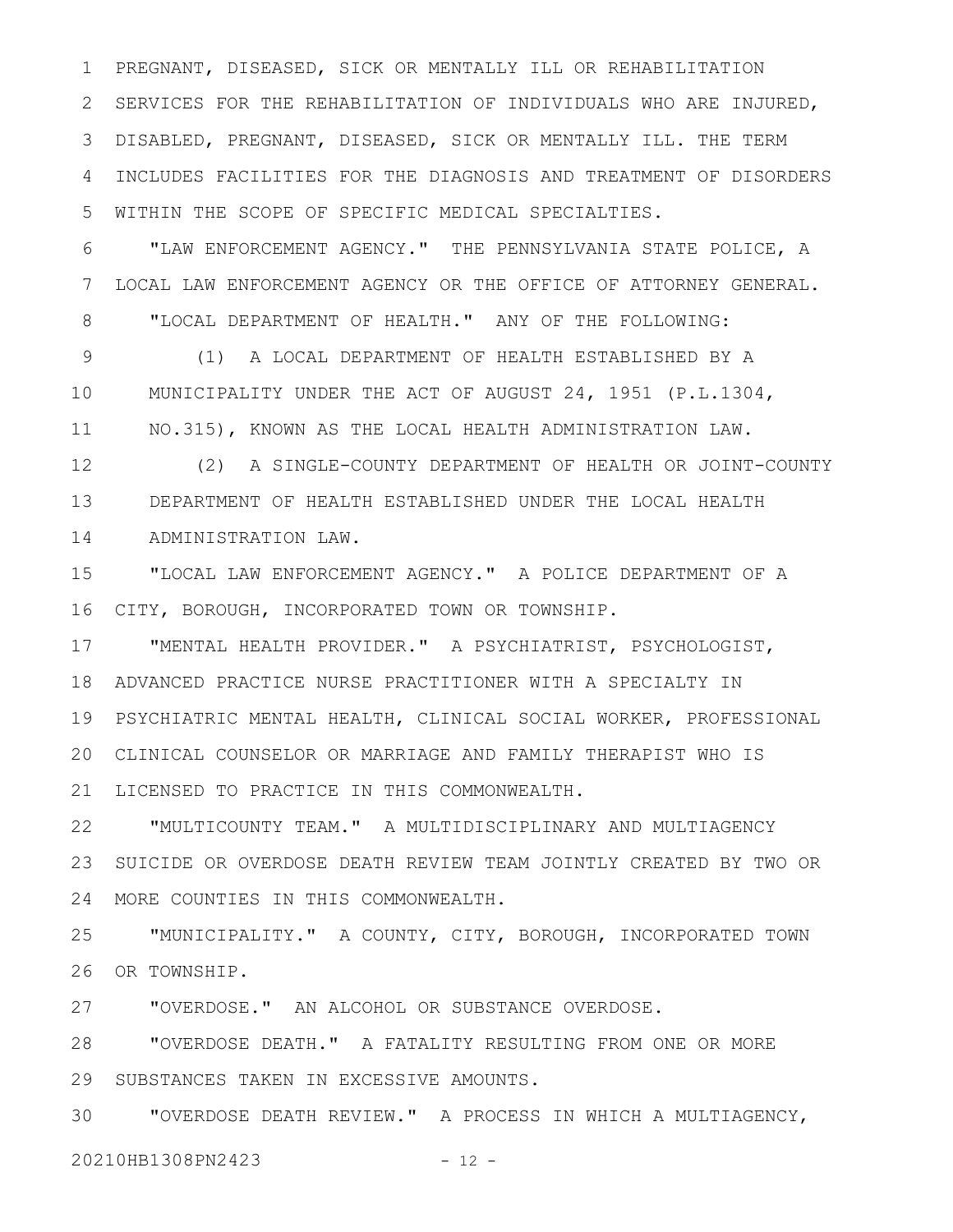MULTIDISCIPLINARY TEAM PERFORMS A SERIES OF INDIVIDUAL OVERDOSE DEATH REVIEWS TO EFFECTIVELY IDENTIFY SYSTEM GAPS AND INNOVATIVE COMMUNITY-SPECIFIC OVERDOSE PREVENTION AND INTERVENTION STRATEGIES. "SCHOOL." A FACILITY PROVIDING ELEMENTARY, SECONDARY OR POSTSECONDARY EDUCATIONAL SERVICES. THE TERM INCLUDES THE FOLLOWING: (1) A SCHOOL OF A SCHOOL DISTRICT. (2) AN AREA CAREER AND TECHNICAL SCHOOL. (3) A JOINT SCHOOL. (4) AN INTERMEDIATE UNIT. (5) A CHARTER SCHOOL OR REGIONAL CHARTER SCHOOL. (6) A CYBER CHARTER SCHOOL. (7) A PRIVATE SCHOOL LICENSED UNDER THE ACT OF JANUARY 28, 1988 (P.L.24, NO.11), KNOWN AS THE PRIVATE ACADEMIC SCHOOLS ACT. (8) A PRIVATE SCHOOL ACCREDITED BY AN ACCREDITING ASSOCIATION APPROVED BY THE STATE BOARD OF EDUCATION. (9) A NONPUBLIC SCHOOL. (10) AN INSTITUTION OF HIGHER EDUCATION. (11) A PRIVATE SCHOOL LICENSED UNDER THE ACT OF DECEMBER 15, 1986 (P.L.1585, NO.174), KNOWN AS THE PRIVATE LICENSED SCHOOLS ACT. (12) A PRIVATE RESIDENTIAL REHABILITATIVE INSTITUTION AS DEFINED IN SECTION 914.1-A(C) OF THE ACT OF MARCH 10, 1949 (P.L.30, NO.14), KNOWN AS THE PUBLIC SCHOOL CODE OF 1949. "SUBSTANCE USE DISORDER." A PATTERN OF USE OF ALCOHOL OR OTHER DRUGS LEADING TO CLINICAL OR FUNCTIONAL IMPAIRMENT. "SUBSTANCE USE DISORDER TREATMENT PROVIDER." AN INDIVIDUAL 30 OR ENTITY WHO IS LICENSED, REGISTERED OR CERTIFIED WITHIN THIS 20210HB1308PN2423 - 13 -1 2 3 4 5 6 7 8 9 10 11 12 13 14 15 16 17 18 19 20 21 22 23 24 25 26 27 28 29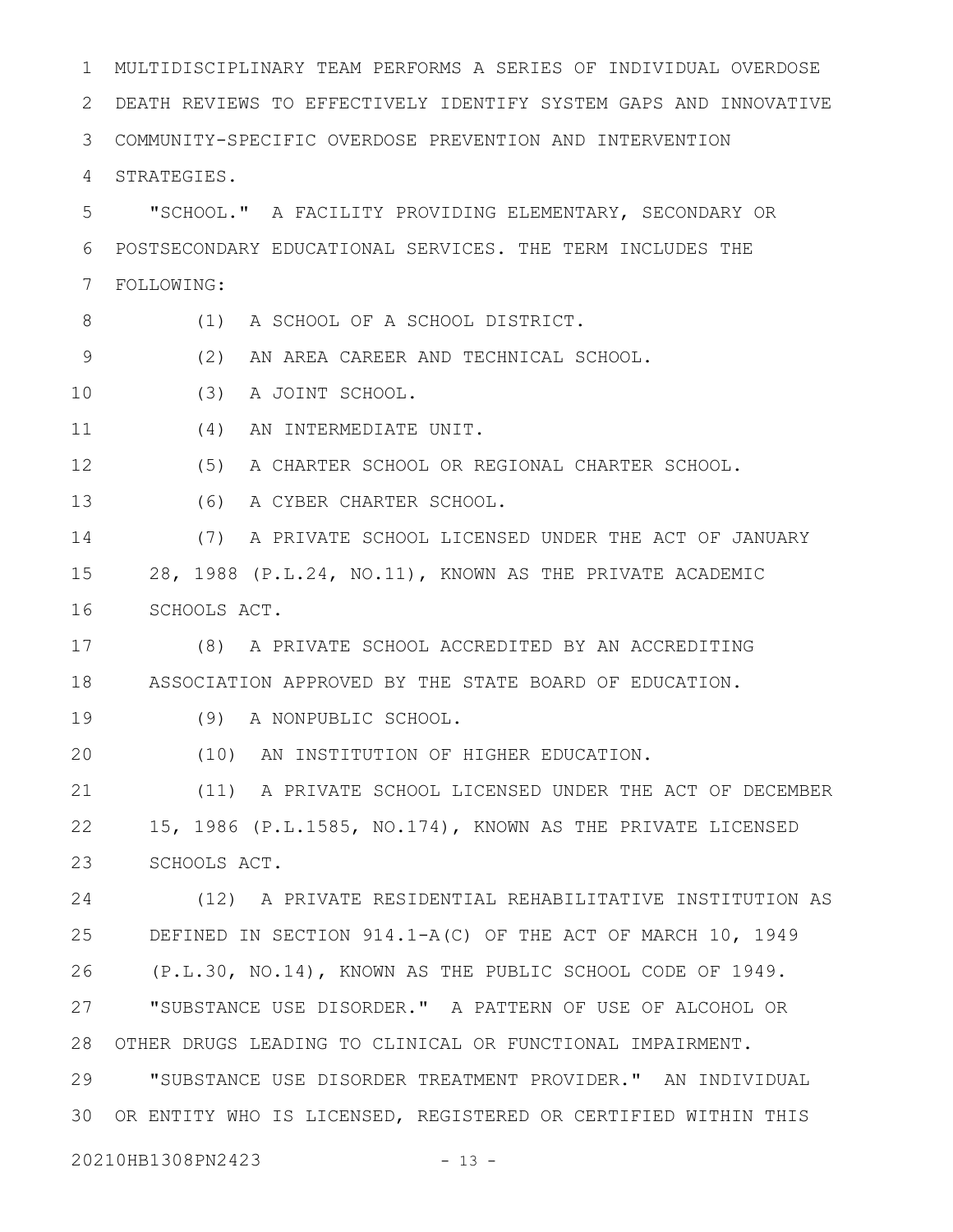COMMONWEALTH TO TREAT SUBSTANCE USE DISORDERS OR WHO HAS A DRUG ADDICTION TREATMENT WAIVER UNDER SECTION 303(G) OF THE CONTROLLED SUBSTANCES ACT (PUBLIC LAW 91-513, 84 STAT. 1236) FROM THE SUBSTANCE ABUSE AND MENTAL HEALTH SERVICES ADMINISTRATION TO TREAT INDIVIDUALS WITH SUBSTANCE USE DISORDER USING MEDICATIONS APPROVED FOR THAT INDICATION BY THE UNITED STATES FOOD AND DRUG ADMINISTRATION. 1 2 3 4 5 6 7

"SUICIDE DEATH." A FATALITY CAUSED BY INJURING ONESELF WITH THE INTENT TO DIE. 8 9

10 SECTION 3. SUICIDE OR OVERDOSE DEATH REVIEW TEAMS.

(A) ESTABLISHMENT.--A COUNTY, OR TWO OR MORE COUNTIES, MAY ESTABLISH A SUICIDE DEATH REVIEW TEAM, AN OVERDOSE DEATH REVIEW 12 TEAM, OR BOTH, FOR THE PURPOSES OF COLLECTING AND EXAMINING 14 INFORMATION AND RECORDS CONCERNING SUICIDE OR OVERDOSE FATALITIES IN THIS COMMONWEALTH TO IMPROVE COMMUNITY RESOURCES 15 AND SYSTEMS OF CARE TO REDUCE SUICIDE OR OVERDOSE FATALITIES. 16 17 THE FOLLOWING SHALL APPLY: 11 13

(1) A COUNTY MAY ESTABLISH AN INDEPENDENT COUNTY DEATH REVIEW TEAM OR JOINTLY WITH OTHER COUNTIES. IF A JOINT COUNTY DEATH REVIEW TEAM IS ESTABLISHED, THE MULTICOUNTY TEAM MEMBERS SHALL EXECUTE A MEMORANDUM OF UNDERSTANDING BETWEEN PARTICIPATING COUNTIES REGARDING TEAM MEMBERSHIP, STAFFING AND OPERATIONS. 18 19 20 21 22 23

(2) UPON THE ESTABLISHMENT OF A DEATH REVIEW TEAM, THE DEATH REVIEW TEAM SHALL NOTIFY THE DEPARTMENT OF THE ESTABLISHMENT OF THE TEAM. 24 25 26

(3) A DEATH REVIEW TEAM SHALL BE MULTIDISCIPLINARY AND CULTURALLY DIVERSE AND INCLUDE PROFESSIONALS AND REPRESENTATIVES FROM ORGANIZATIONS THAT PROVIDE SERVICES OR COMMUNITY RESOURCES FOR FAMILIES IN THE COMMUNITY SERVED BY 27 28 29 30

20210HB1308PN2423 - 14 -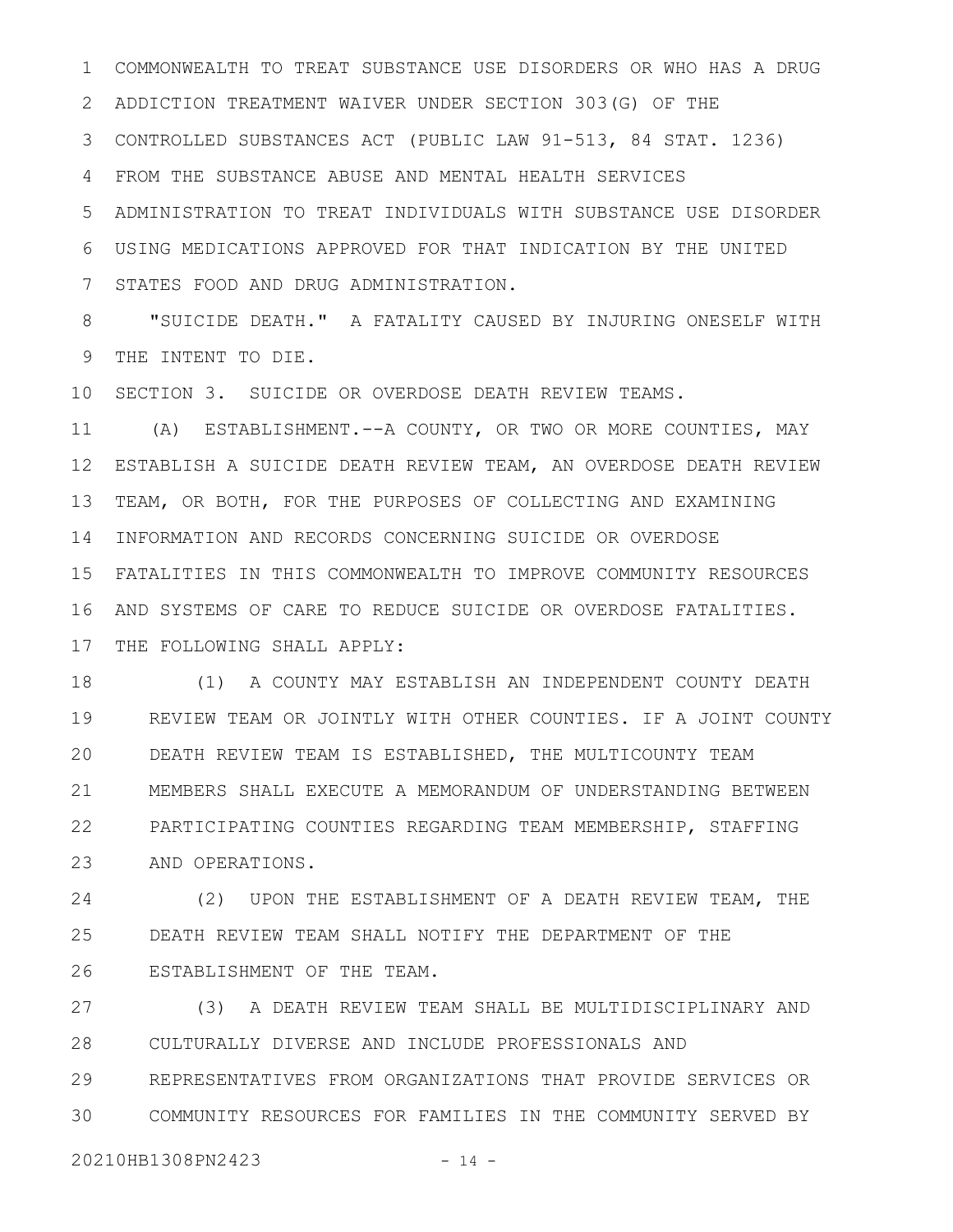THE DEATH REVIEW TEAM. 1

(B) MEMBERSHIP.-- 2

(1) IN COUNTIES WHERE THERE IS A LOCAL HEALTH DEPARTMENT, THE LOCAL HEALTH DEPARTMENT SHALL BE THE LEAD ORGANIZATION TO OVERSEE AND COORDINATE THE DEATH REVIEW TEAM IN A FORM AND MANNER AS PRESCRIBED BY THE DEPARTMENT. IN COUNTIES CHOOSING TO ESTABLISH A DEATH REVIEW TEAM, IF THERE IS NOT A LOCAL HEALTH DEPARTMENT, AN ORGANIZATION INTERESTED IN BEING SELECTED AS THE LEAD ORGANIZATION SHALL SUBMIT AN APPLICATION, IN A FORM AND MANNER AS PRESCRIBED BY THE DEPARTMENT, FOR REVIEW AND APPROVAL. PRIOR TO SUBMITTING AN APPLICATION, A COUNTY'S COMMISSIONERS SHALL APPROVE THE SUBMISSION OF AN ORGANIZATION AS A LEAD ORGANIZATION. (2) THE LEAD ORGANIZATION SHALL SELECT THE MEMBERSHIP OF THE DEATH REVIEW TEAM. THE FOLLOWING SHALL APPLY: (I) MEMBERS OF THE OVERDOSE DEATH REVIEW TEAM SHALL BE SELECTED FROM ANY OF THE FOLLOWING CATEGORIES: 3 4 5 6 7 8 9 10 11 12 13 14 15 16 17

18

19

(A) A CORONER OR MEDICAL EXAMINER.

(B) A PATHOLOGIST.

(C) A PSYCHOLOGIST LICENSED UNDER THE ACT OF MARCH 23, 1972 (P.L.136, NO.52), KNOWN AS THE PROFESSIONAL PSYCHOLOGISTS PRACTICE ACT. 20 21 22

(D) A PHYSICIAN LICENSED UNDER THE ACT OF DECEMBER 20, 1985 (P.L.457, NO.112), KNOWN AS THE MEDICAL PRACTICE ACT OF 1985, OR A PHYSICIAN LICENSED UNDER THE ACT OF OCTOBER 5, 1978 (P.L.1109, NO.261), KNOWN AS THE OSTEOPATHIC MEDICAL PRACTICE ACT, WHO PRACTICES AS A PSYCHIATRIST. 23 24 25 26 27 28

(E) A LOCAL BEHAVIORAL HEALTH REPRESENTATIVE. (F) AN INDIVIDUAL WHO IS A MEMBER OF THE 29 30

20210HB1308PN2423 - 15 -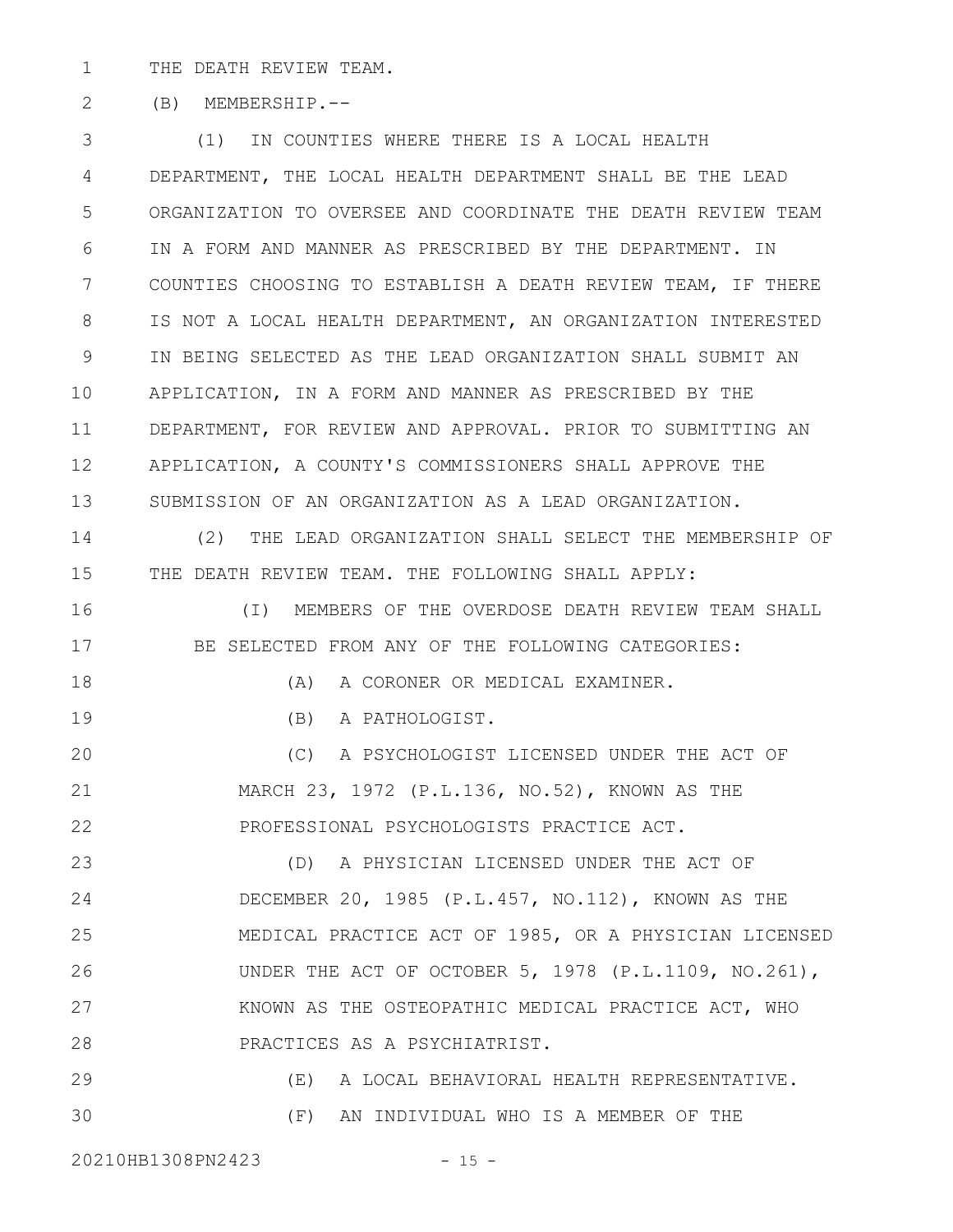EDUCATION COMMUNITY WITH EXPERIENCE REGARDING EXISTING AND POTENTIAL OVERDOSE PREVENTION EFFORTS FOR STUDENTS IN PRIMARY AND SECONDARY SCHOOLS.

(G) AN INDIVIDUAL WHO IS A MEMBER OF THE LAW ENFORCEMENT COMMUNITY WITH EXPERIENCE REGARDING EXISTING AND POTENTIAL OVERDOSE PREVENTION EFFORTS FOR INDIVIDUALS WHO ARE INVOLVED WITH THE LAW ENFORCEMENT SYSTEM.

(H) A REPRESENTATIVE OF AN ORGANIZATION THAT ADVOCATES FOR INDIVIDUALS WITH BEHAVIORAL HEALTH ISSUES AND THEIR FAMILY MEMBERS. 9 10 11

(I) A REPRESENTATIVE OF AN ORGANIZATION THAT ADVOCATES FOR INDIVIDUALS WITH SUBSTANCE USE DISORDERS AND THEIR FAMILY MEMBERS. 12 13 14

(J) A REPRESENTATIVE FROM A SINGLE COUNTY AUTHORITY. 15 16

(K) THE COUNTY HEALTH OFFICER, OR THE OFFICER'S DESIGNEE, IF APPLICABLE. 17 18

(L) THE DIRECTOR OF THE LOCAL OFFICE RESPONSIBLE FOR HUMAN SERVICES OR THE DIRECTOR'S DESIGNEE. 19 20

(M) THE LOCAL DISTRICT ATTORNEY OR THE DISTRICT ATTORNEY'S DESIGNEE. 21 22

(II) MEMBERS OF THE SUICIDE DEATH REVIEW TEAM SHALL BE SELECTED FROM ANY OF THE FOLLOWING CATEGORIES: 23 24

(A) AT LEAST THREE MENTAL HEALTH PROVIDERS SPECIALIZING IN TRAUMA, YOUTH MENTAL HEALTH, VETERAN AND MILITARY MENTAL HEALTH, OR OTHER RELEVANT SPECIALTY. 25 26 27 28

(B) A CRISIS COUNSELOR SPECIALIZING IN SUICIDE PREVENTION. 29 30

20210HB1308PN2423 - 16 -

1

2

3

4

5

6

7

8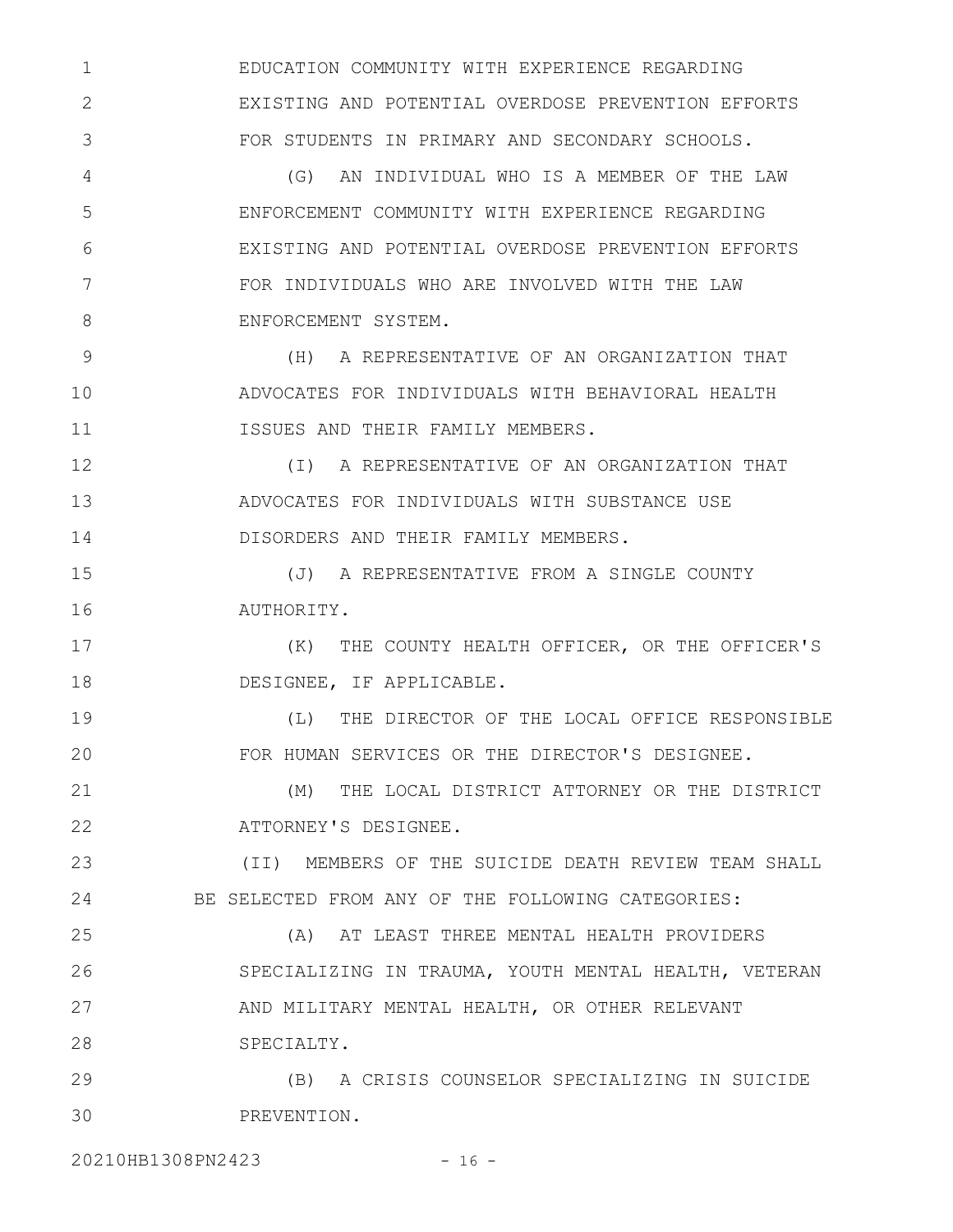(C) AN ADVOCATE FOR THE PREVENTION OF SUICIDE FATALITIES. 1 2

(D) A MEDICAL EXAMINER OR CORONER RESPONSIBLE FOR RECORDING FATALITIES. 3 4

(E) A FAMILY MEDICINE SPECIALIST OR OTHER RELEVANT MEDICAL SPECIALTY. 5 6

(F) AN INDIVIDUAL WHO IS A MEMBER OF THE EDUCATION COMMUNITY WITH EXPERIENCE REGARDING EXISTING AND POTENTIAL SUICIDE PREVENTION EFFORTS FOR STUDENTS IN PRIMARY AND SECONDARY SCHOOLS. 7 8 9 10

(G) AN INDIVIDUAL WHO IS A MEMBER OF THE LAW ENFORCEMENT COMMUNITY WITH EXPERIENCE REGARDING EXISTING AND POTENTIAL SUICIDE PREVENTION EFFORTS FOR INDIVIDUALS WHO ARE INVOLVED WITH THE LAW ENFORCEMENT SYSTEM. 11 12 13 14 15

(H) THE COUNTY HEALTH OFFICER OR THE OFFICER'S DESIGNEE, IF APPLICABLE. 16 17

(I) THE DIRECTOR OF THE LOCAL OFFICE RESPONSIBLE FOR HUMAN SERVICES OR THE DIRECTOR'S DESIGNEE. 18 19

(3) IN ADDITION TO THE MEMBERS SELECTED UNDER PARAGRAPH (2), THE LEAD ORGANIZATION MAY SELECT ADDITIONAL MEMBERS FOR A DEATH REVIEW TEAM AS DEEMED NECESSARY BY THE LEAD 22 ORGANIZATION TO ADMINISTER THE DEATH REVIEW TEAM'S DUTIES 23 UNDER SECTION 4, INCLUDING INDIVIDUALS WITH EXPERIENCE AND KNOWLEDGE IN THE FOLLOWING AREAS: 20 21 24 25

(I) PHYSICAL HEALTH SERVICES. 26

(II) SOCIAL SERVICES. 27

(III) LAW ENFORCEMENT. 28

(IV) EDUCATION. 29

(V) EMERGENCY MEDICINE. 30

20210HB1308PN2423 - 17 -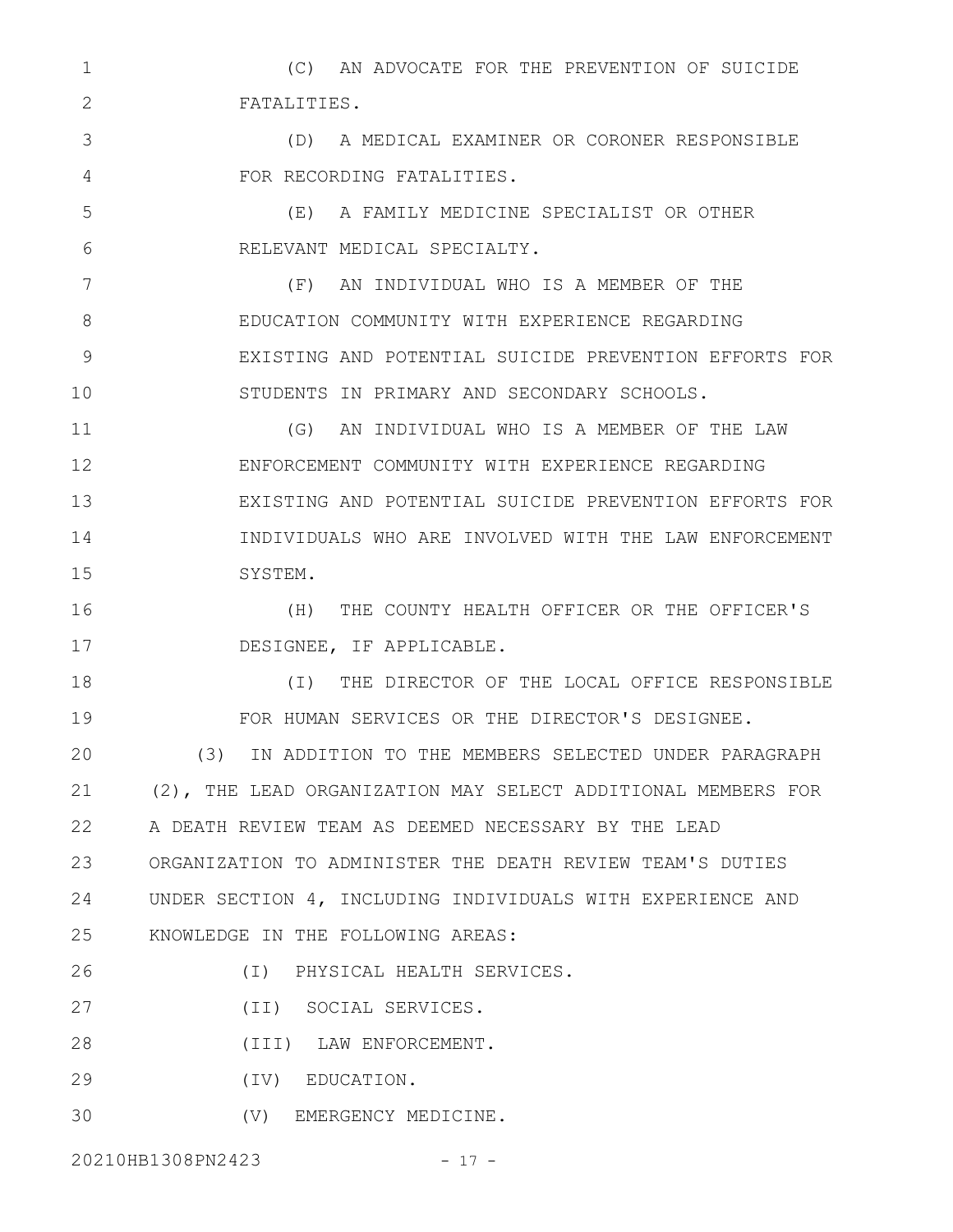(VI) BEHAVIORAL HEALTH SERVICES. 1

(VII) JUVENILE DELINQUENCY. 2

(VIII) ADULT OR JUVENILE PROBATION. 3

(IX) DRUG AND ALCOHOL SUBSTANCE USE DISORDER. 4

(C) CHAIR, VACANCIES AND MEETINGS.--A DEATH REVIEW TEAM SHALL SELECT A CHAIR BY A MAJORITY VOTE OF A QUORUM OF THE DEATH REVIEW TEAM'S MEMBERS. A MAJORITY OF A DEATH REVIEW TEAM'S SELECTED MEMBERS SHALL CONSTITUTE A QUORUM. THE DEATH REVIEW TEAM SHALL MEET AT LEAST QUARTERLY TO CONDUCT BUSINESS AND 10 REVIEW QUALIFYING DEATHS UNDER SECTION 4(B). A VACANCY ON THE DEATH REVIEW TEAM SHALL BE FILLED IN ACCORDANCE WITH SECTION 3(B). 12 5 6 7 8 9 11

SECTION 4. DUTIES OF DEATH REVIEW TEAM. 13

(A) AUTHORIZATION.--UPON RECEIPT OF A REPORT OF A QUALIFYING DEATH UNDER SUBSECTION (B), A DEATH REVIEW TEAM MAY PERFORM THE 15 FOLLOWING: 16 14

(1) INQUIRE INTO CAUSE OF DEATH UPON RECEIPT OF A REPORT OF A QUALIFYING DEATH. 17 18

(2) CONDUCT A MULTIDISCIPLINARY REVIEW OF AVAILABLE INFORMATION COLLECTED REGARDING A DECEASED INDIVIDUAL. 19 20

(3) ESTABLISH POLICIES AND PROCEDURES FOR COLLECTING AND REVIEWING AVAILABLE INFORMATION AND RECORDS UNDER SECTION 6 REGARDING THE DECEASED INDIVIDUAL FROM STATE, COUNTY AND LOCAL AGENCIES, LAW ENFORCEMENT AND PRIVATE ENTITIES. 21 22 23 24

(4) IDENTIFY POINTS OF CONTACT BETWEEN THE DECEASED INDIVIDUAL AND HEALTH CARE SYSTEMS, SOCIAL SERVICES SYSTEMS, CRIMINAL JUSTICE SYSTEMS AND OTHER SYSTEMS INVOLVED WITH THE DECEASED INDIVIDUAL. 25 26 27 28

(5) IDENTIFY THE RISK FACTORS THAT PUT INDIVIDUALS AT RISK FOR AN OVERDOSE OR SUICIDE WITHIN THE DEATH REVIEW 29 30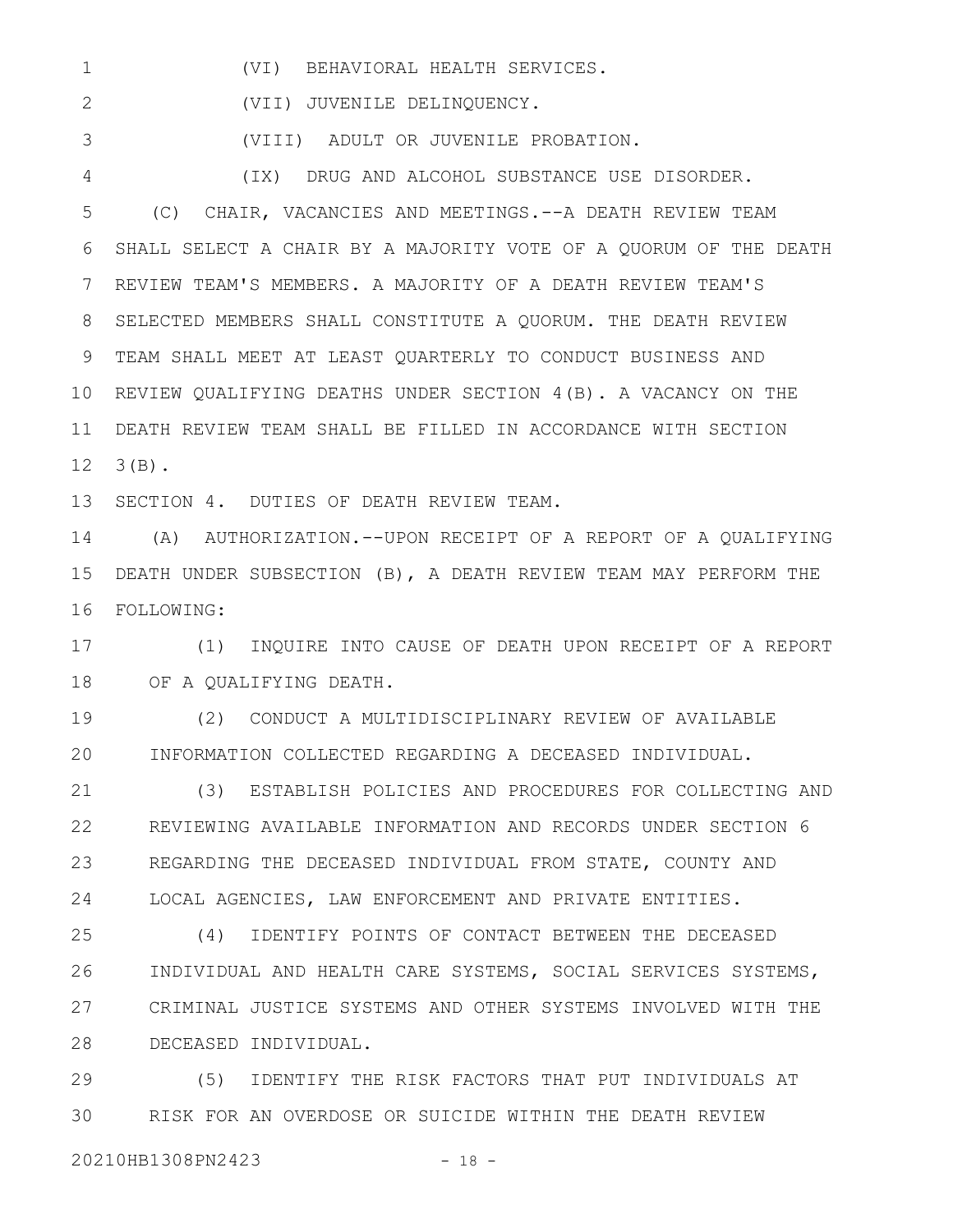TEAM'S JURISDICTION. 1

(6) PROMOTE COOPERATION AND COORDINATION ACROSS STATE, COUNTY AND LOCAL AGENCIES INVOLVED IN OVERDOSE OR SUICIDE INVESTIGATIONS. 2 3 4

(7) RECOMMEND IMPROVEMENTS IN SOURCES OF INFORMATION RELATING TO INVESTIGATING REPORTED OVERDOSE OR SUICIDE DEATHS, INCLUDING STANDARDS FOR THE UNIFORM AND CONSISTENT REPORTING OF OVERDOSE OR SUICIDE DEATHS BY LAW ENFORCEMENT OR OTHER EMERGENCY SERVICE RESPONDERS WITHIN THE DEATH REVIEW TEAM'S JURISDICTION. 5 6 7 8 9 10

(8) RECOMMEND IMPROVEMENTS TO STATE LAWS AND LOCAL PARTNERSHIPS, POLICIES AND PRACTICES TO PREVENT OVERDOSE AND 13 SUICIDE DEATHS. 11 12

(B) INTERVIEWS.--IF A DEATH REVIEW TEAM OPTS TO CONTACT A FAMILY MEMBER OR CAREGIVER OF A DECEASED INDIVIDUAL TO CONDUCT AN INTERVIEW, THE DEATH REVIEW TEAM SHALL DEVELOP PROTOCOLS FOR 17 INITIATING THE CONTACT AND CONDUCTING THE INTERVIEW. THE PROTOCOLS SHALL BE BASED ON TRAUMA-INFORMED CARE PRINCIPLES AND 18 19 SHALL ADDRESS ALL OF THE FOLLOWING: 14 15 16

(1) THE DEATH REVIEW TEAM'S COLLECTION, USE AND DISCLOSURE OF INFORMATION AND RECORDS FROM THE FAMILY MEMBER 22 OR CAREGIVER. 20 21

(2) PROVIDING NOTICE TO THE FAMILY MEMBER OR CAREGIVER THAT THE INTERVIEW IS VOLUNTARY. 23 24

(3) ENSURING THAT INFORMATION AND RECORDS ATTAINED FROM THE INTERVIEW IS CONFIDENTIAL. 25 26

(C) ANNUAL REPORT.--A DEATH REVIEW TEAM SHALL PREPARE AND 28 SUBMIT TO THE DEPARTMENT AN ANNUAL REPORT. THE TEAM SHALL PUBLISH THE ANNUAL REPORT ON THE LOCAL DEPARTMENT OF HEALTH'S OR 29 LOCAL GOVERNMENT'S PUBLICLY ACCESSIBLE INTERNET WEBSITE FOR THE 3027

20210HB1308PN2423 - 19 -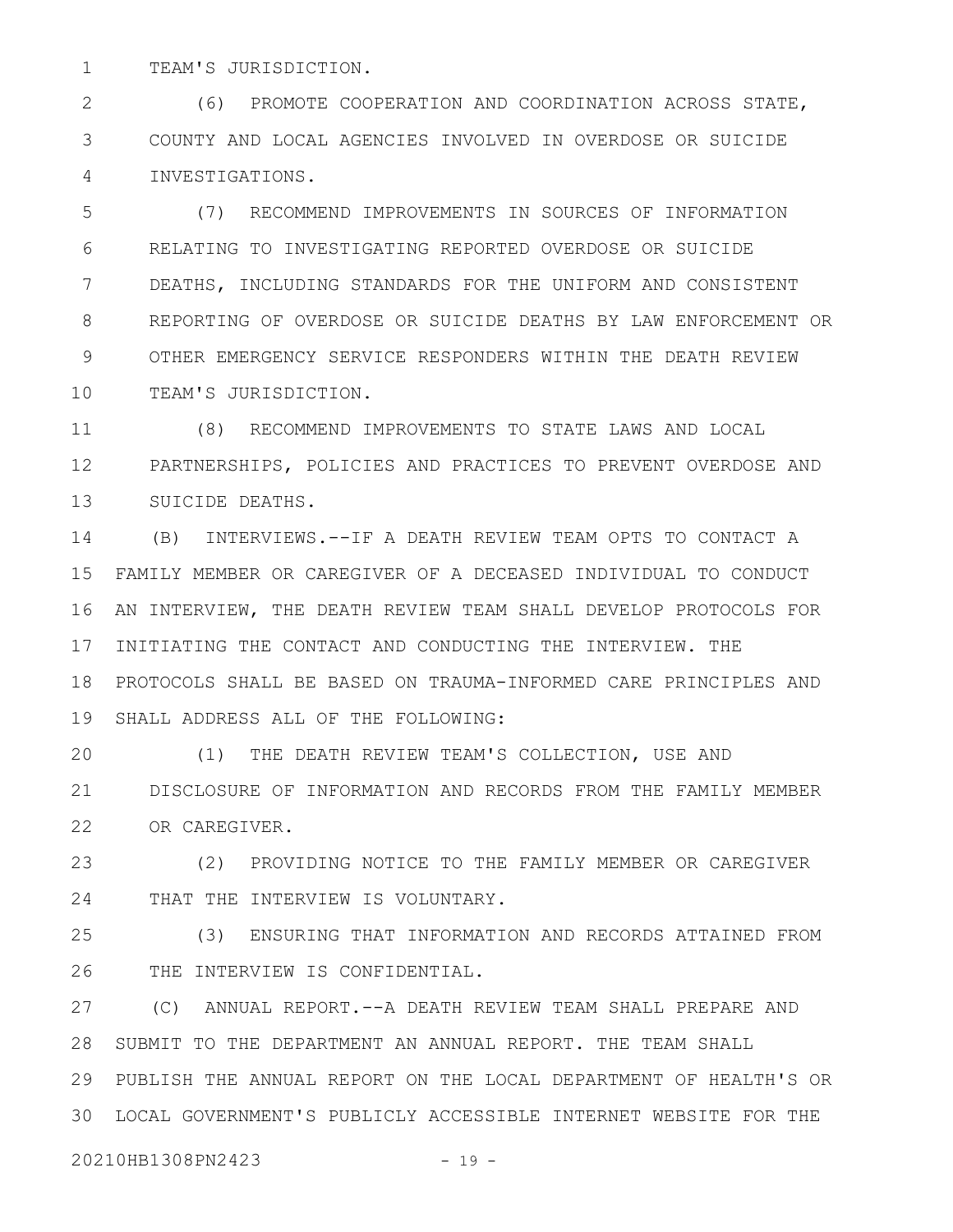PURPOSE OF EVALUATIONS, POLICY CONSIDERATIONS AND HEALTH CARE PROGRAM ENHANCEMENTS. THE ANNUAL REPORT SHALL COMPLY WITH CONFIDENTIALITY REQUIREMENTS UNDER THIS ACT AND SHALL INCLUDE ALL OF THE FOLLOWING INFORMATION: 1 2 3 4

(1) A SUMMARY OF THE AGGREGATED, NONINDIVIDUALLY IDENTIFIABLE FINDINGS OF THE DEATH REVIEW TEAM FOR THE PREVIOUS YEAR. 5 6 7

(2) RECOMMENDATIONS TO IMPROVE SYSTEMS OF CARE AND COMMUNITY RESOURCES TO REDUCE FATAL SUICIDES OR OVERDOSES IN THE DEATH REVIEW TEAM'S JURISDICTION. 8 9 10

(3) PROPOSED SOLUTIONS FOR INADEQUACIES IN THE SYSTEMS OF CARE. 11 12

(4) RECOMMENDATIONS TO IMPROVE SOURCES OF INFORMATION REGARDING THE INVESTIGATION OF REPORTED SUICIDES AND OVERDOSE DEATHS, INCLUDING STANDARDS FOR THE UNIFORM AND CONSISTENT REPORTING OF FATAL SUICIDES AND OVERDOSES BY LAW ENFORCEMENT OR OTHER EMERGENCY SERVICE RESPONDERS WITHIN THE DEATH REVIEW TEAM'S JURISDICTION. 13 14 15 16 17 18

(5) RECOMMENDATIONS FOR IMPROVEMENTS TO STATE LAWS AND LOCAL PARTNERSHIPS, POLICIES AND PRACTICES TO PREVENT SUICIDE AND OVERDOSE FATALITIES. 19 20 21

SECTION 5. DUTIES OF DEPARTMENT. 22

THE DEPARTMENT, IN CONSULTATION WITH STATE OR LOCAL GOVERNMENT AGENCIES, SHALL HAVE ALL OF THE FOLLOWING DUTIES: 24 23

(1) PROVIDE TECHNICAL ASSISTANCE TO A DEATH REVIEW TEAM IN CONDUCTING SUICIDE AND OVERDOSE DEATH REVIEWS. 25 26

27

28

(2) FACILITATE COMMUNICATION BETWEEN DEATH REVIEW TEAMS. (3) TRANSMIT AVAILABLE INFORMATION TO THE APPROPRIATE

DEATH REVIEW TEAM REGARDING A FATAL SUICIDE OR OVERDOSE IN THE DEATH REVIEW TEAM'S JURISDICTION, INCLUDING ALL OF THE 29 30

20210HB1308PN2423 - 20 -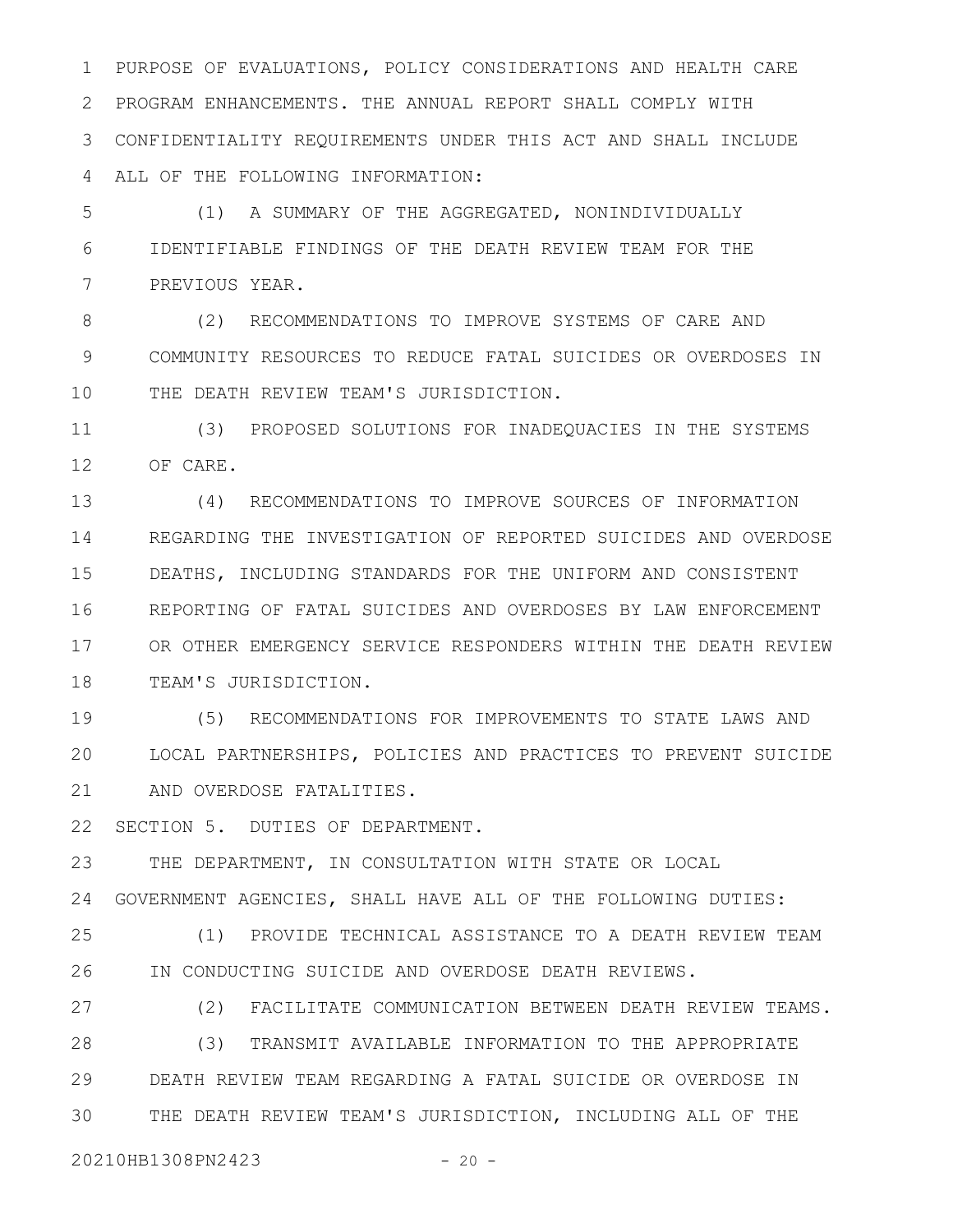FOLLOWING INFORMATION: 1

(I) THE DECEASED INDIVIDUAL'S AGE, RACE, GENDER, COUNTY OF RESIDENCE AND COUNTY OF DEATH. 2 3

(II) THE DATE, MANNER, CAUSE AND SPECIFIC CIRCUMSTANCES OF THE SUICIDE OR OVERDOSE DEATH AS RECORDED ON THE DECEASED INDIVIDUAL'S COMPLETED DEATH CERTIFICATE. 4 5 6 7

(4) PROMULGATE REGULATIONS AS NECESSARY TO IMPLEMENT THIS ACT. 8 9

(5) SUBMIT AN ANNUAL REPORT TO THE GOVERNOR AND THE GENERAL ASSEMBLY BY SEPTEMBER OF EACH YEAR WHICH INCLUDES A SUMMARY OF REPORTS RECEIVED FROM LOCAL DEATH REVIEW TEAMS AND RECOMMENDATIONS RELATING TO THE REDUCTION OF RISK OF DEATH BY SUICIDE AND OVERDOSE. 10 11 12 13 14

SECTION 6. AUTHORITY TO ACCESS RECORDS. 15

TO THE EXTENT PERMITTED BY FEDERAL LAW, A DEATH REVIEW TEAM MAY ACCESS RECORDS AS FOLLOWS: 17 16

(1) IF DEEMED NECESSARY FOR ITS REVIEW, THE DEATH REVIEW TEAM MAY PETITION THE COURT FOR LEAVE TO REVIEW AND INSPECT ALL FILES AND RECORDS OF THE COURT RELATING TO A DECEASED INDIVIDUAL PURSUANT TO A PROCEEDING UNDER 42 PA.C.S. CH. 63 (RELATING TO JUVENILE MATTERS) IN ACCORDANCE WITH 42 PA.C.S. § 6307 (RELATING TO INSPECTION OF COURT FILES AND RECORDS). THIS PARAGRAPH SHALL NOT APPLY TO A FILE AND RECORD OF THE COURT SUBJECT TO A CHILD FATALITY OR NEAR FATALITY REVIEW UNDER 23 PA.C.S. CH. 63 (RELATING TO CHILD PROTECTIVE SERVICES). 18 19 20 21 22 23 24 25 26 27

(2) NOTWITHSTANDING ANY OTHER PROVISION OF LAW AND CONSISTENT WITH THE HEALTH INSURANCE PORTABILITY AND ACCOUNTABILITY ACT OF 1996 (PUBLIC LAW 104-191, 110 STAT. 28 29 30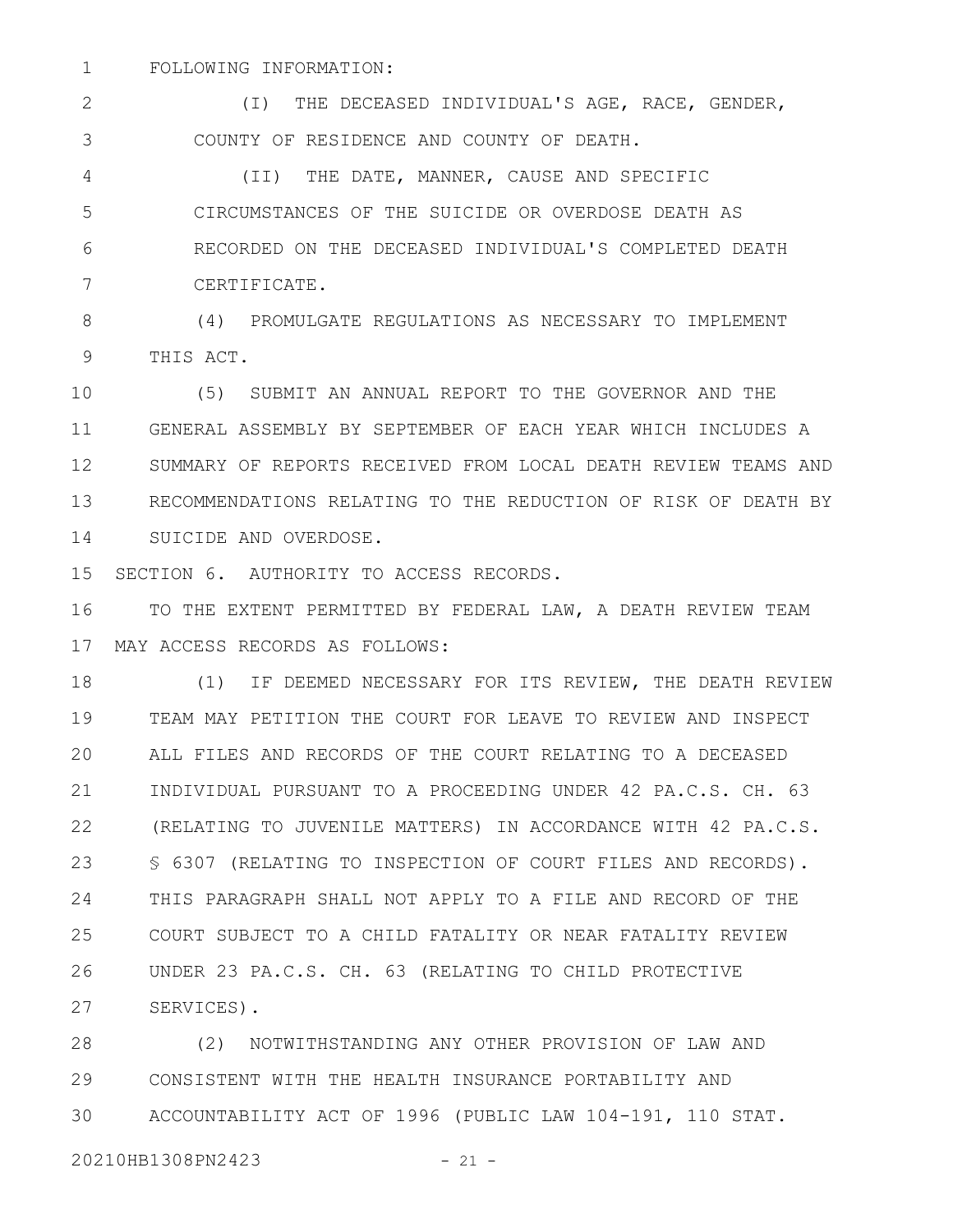1936) AND 42 CFR PT. 2 (RELATING TO CONFIDENTIALITY OF SUBSTANCE USE DISORDER PATIENT RECORDS), PERSONS OR ENTITIES THAT PROVIDE SUBSTANCE USE DISORDER TREATMENT SERVICES SHALL PROVIDE TO AN OVERDOSE DEATH REVIEW TEAM THE RECORDS OF A DECEASED INDIVIDUAL UNDER REVIEW WITHOUT NEED FOR AUTHORIZATION OF ANY PERSON, INCLUDING THE EXECUTOR, ADMINISTRATOR OR PERSONAL REPRESENTATIVE OF THE DECEASED INDIVIDUAL FOR PURPOSES OF REVIEW UNDER THIS ACT. 1 2 3 4 5 6 7 8

(3) NOTWITHSTANDING ANY OTHER PROVISION OF LAW AND CONSISTENT WITH THE HEALTH INSURANCE PORTABILITY AND ACCOUNTABILITY ACT, THE TEAM MAY REVIEW AND INSPECT MENTAL HEALTH CARE SERVICE FILES AND RECORDS OF A DECEASED INDIVIDUAL UNDER REVIEW WITHOUT THE NEED FOR AUTHORIZATION OF ANY PERSON, INCLUDING THE EXECUTOR, ADMINISTRATOR OR PERSONAL REPRESENTATIVE OF THE DECEASED INDIVIDUAL FOR PURPOSES OF REVIEW UNDER THIS ACT. 9 10 11 12 13 14 15 16

(4) NOTWITHSTANDING ANY OTHER PROVISION OF LAW AND CONSISTENT WITH THE HEALTH INSURANCE PORTABILITY AND ACCOUNTABILITY ACT, HEALTH CARE FACILITIES AND HEALTH CARE PROVIDERS, PHARMACIES AND MENTAL HEALTH CARE PROVIDERS SHALL PROVIDE MEDICAL RECORDS OF A DECEASED INDIVIDUAL UNDER REVIEW WITHOUT THE NEED FOR AUTHORIZATION OF ANY PERSON, INCLUDING THE EXECUTOR, ADMINISTRATOR OR PERSONAL REPRESENTATIVE OF THE DECEASED INDIVIDUAL FOR PURPOSES OF REVIEW UNDER THIS ACT. 17 18 19 20 21 22 23 24

(5) OTHER RECORDS PERTAINING TO THE DECEASED UNDER REVIEW FOR THE PURPOSES OF THIS ACT SHALL BE OPEN TO INSPECTION AS PERMITTED BY LAW. 25 26 27

SECTION 7. REQUESTS FOR RECORDS. 28

(A) REQUEST FOR INFORMATION AND RECORDS BY A DEATH REVIEW TEAM.--NOTWITHSTANDING ANY OTHER PROVISION OF LAW, THE FOLLOWING 29 30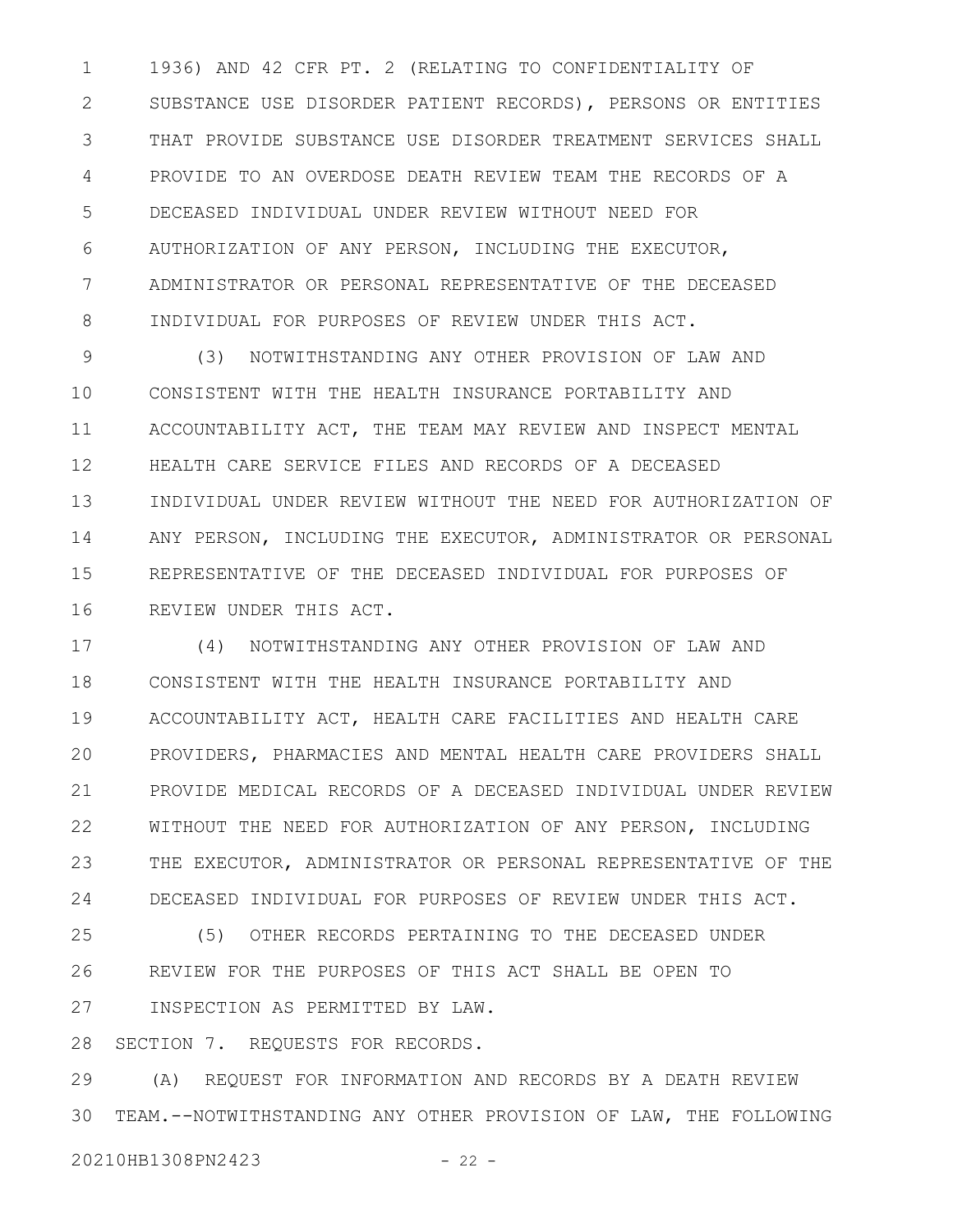SHALL BE PROVIDED TO A DEATH REVIEW TEAM ON WRITTEN REQUEST OF THE LEAD ORGANIZATION OR CHAIR OF A DEATH REVIEW TEAM: 1 2

(1) RECORDS REGARDING THE TREATMENT FOR SUBSTANCE USE DISORDER, MAINTAINED BY A FEDERALLY ASSISTED SUBSTANCE USE DISORDER TREATMENT PROVIDER, FOR A DECEASED INDIVIDUAL UNDER REVIEW BY A DEATH REVIEW TEAM, AS PERMITTED TO BE SHARED IN ACCORDANCE WITH FEDERAL LAW, INCLUDING 42 CFR PT. 2 (RELATING TO CONFIDENTIALITY OF SUBSTANCE USE DISORDER PATIENT RECORDS). 3 4 5 6 7 8 9

(2) RECORDS REGARDING THE PHYSICAL HEALTH AND MENTAL HEALTH, MAINTAINED BY A HEALTH CARE PROVIDER, HOSPITAL OR HEALTH SYSTEM, FOR A DECEASED INDIVIDUAL UNDER REVIEW BY A DEATH REVIEW TEAM. 10 11 12 13

(3) RECORDS MAINTAINED BY A STATE OR LOCAL GOVERNMENT AGENCY OR ENTITY, INCLUDING DEATH INVESTIGATIVE INFORMATION, MEDICAL EXAMINER INVESTIGATIVE INFORMATION, LAW ENFORCEMENT INVESTIGATIVE INFORMATION, EMERGENCY MEDICAL SERVICES REPORTS, FIRE DEPARTMENT RECORDS, PROSECUTORIAL RECORDS, PAROLE AND PROBATION INFORMATION AND RECORDS, COURT RECORDS, SCHOOL RECORDS AND INFORMATION AND RECORDS OF A SOCIAL SERVICES AGENCY, INCLUDING THE DEPARTMENT OF HUMAN SERVICES, IF THE AGENCY OR ENTITY PREVIOUSLY PROVIDED SERVICES TO THE DECEASED INDIVIDUAL UNDER REVIEW BY A DEATH REVIEW TEAM. (4) THE FOLLOWING SHALL COMPLY WITH A RECORDS REQUEST BY A DEATH REVIEW TEAM MADE UNDER THIS SUBSECTION: 14 15 16 17 18 19 20 21 22 23 24 25 26

(I) CORONER OR MEDICAL EXAMINER.

(II) FIRE DEPARTMENT. 27

(III) HEALTH SYSTEM. 28

(IV) HOSPITAL. 29

(V) LAW ENFORCEMENT AGENCY. 30

20210HB1308PN2423 - 23 -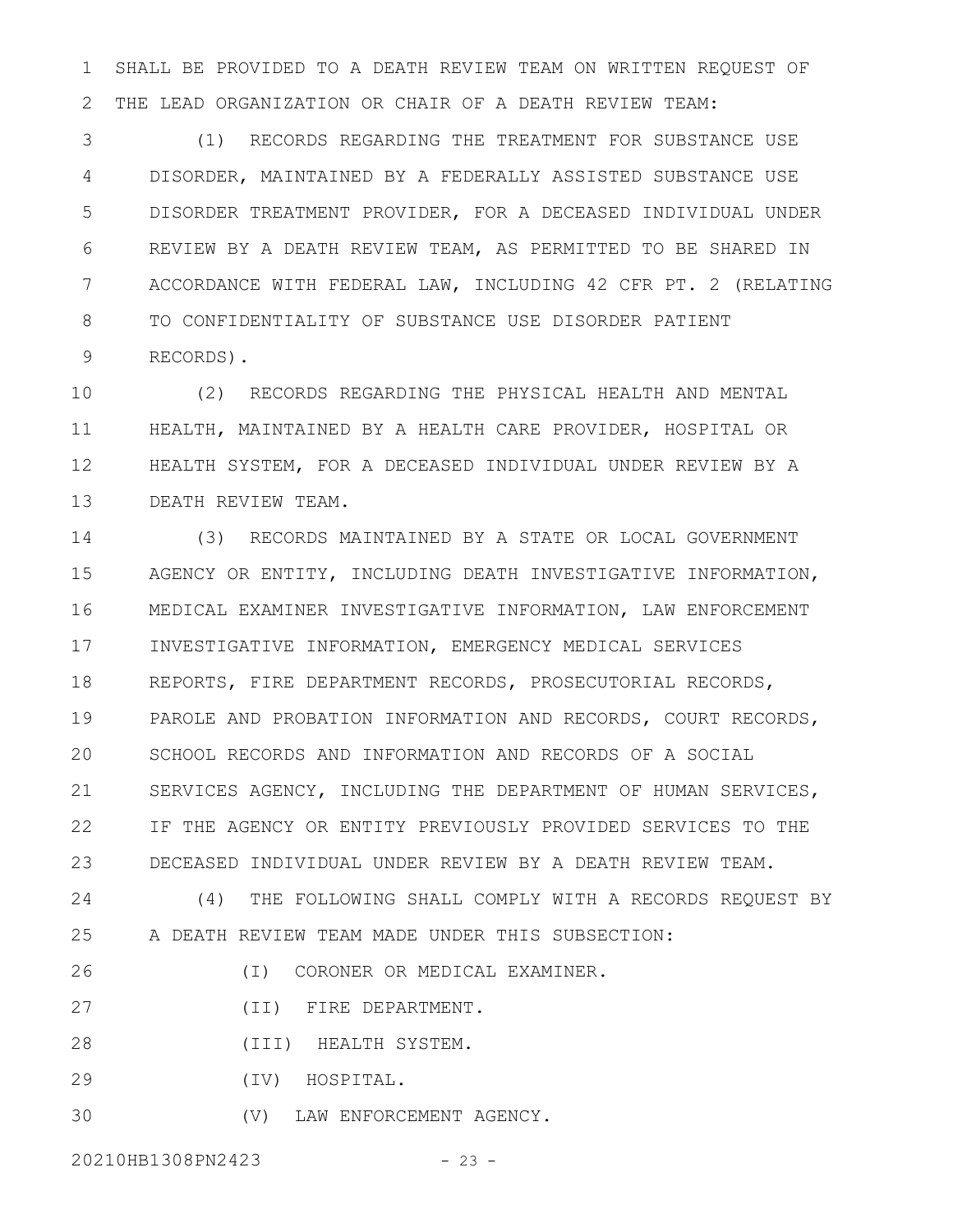(VI) STATE OR LOCAL GOVERNMENTAL AGENCY, INCLUDING THE DEPARTMENT, DEPARTMENT OF HUMAN SERVICES AND THE DEPARTMENT OF CORRECTIONS. 1 2 3

(VII) MENTAL HEALTH PROVIDER. 4

(VIII) HEALTH CARE PROVIDER. 5

(IX) SUBSTANCE USE DISORDER TREATMENT PROVIDER. 6

(X) SCHOOL. 7

(XI) EMS PROVIDER. 8

(XII) SOCIAL SERVICES PROVIDER. 9

(XIII) PRESCRIPTION DRUG MONITORING PROGRAM REPRESENTATIVE. 10 11

(XIV) ANY OTHER PERSON OR ENTITY WHO IS IN POSSESSION OF RECORDS PERTINENT TO THE OVERDOSE DEATH REVIEW TEAM INVESTIGATION OF AN OVERDOSE DEATH. 12 13 14

(B) COST TO PROVIDE RECORDS.--A PERSON OR ENTITY SUBJECT TO A RECORDS REQUEST BY A DEATH REVIEW TEAM UNDER SUBSECTION (A) MAY CHARGE THE DEATH REVIEW TEAM A REASONABLE FEE FOR THE 17 18 SERVICE OF DUPLICATING ANY RECORDS REQUESTED BY THE DEATH REVIEW 19 TEAM FOR WHICH DUPLICATION IS REQUIRED. 15 16

(C) DISCLOSURE OF SUBSTANCE USE DISORDER RECORDS.--THE DISCLOSURE OR REDISCLOSURE OF A MEDICAL RECORD DEVELOPED IN 22 CONNECTION WITH THE PROVISION OF SUBSTANCE USE TREATMENT 23 SERVICES, WITHOUT THE AUTHORIZATION OF A PERSON IN INTEREST, SHALL BE SUBJECT TO ANY LIMITATIONS THAT EXIST UNDER SECTION 8 24 25 OF THE ACT OF APRIL 14, 1972 (P.L.221, NO.63), KNOWN AS THE PENNSYLVANIA DRUG AND ALCOHOL ABUSE CONTROL ACT, SECTION 543 OF 26 THE PUBLIC HEALTH SERVICE ACT (58 STAT. 682, 42 U.S.C. 290DD-2) 27 28 OR 42 CFR PT. 2. 20 21

(D) PROVISION OF INFORMATION.--INFORMATION, IF REQUESTED BY THE LEAD ORGANIZATION OR CHAIR OF THE DEATH REVIEW TEAM, SHALL 3029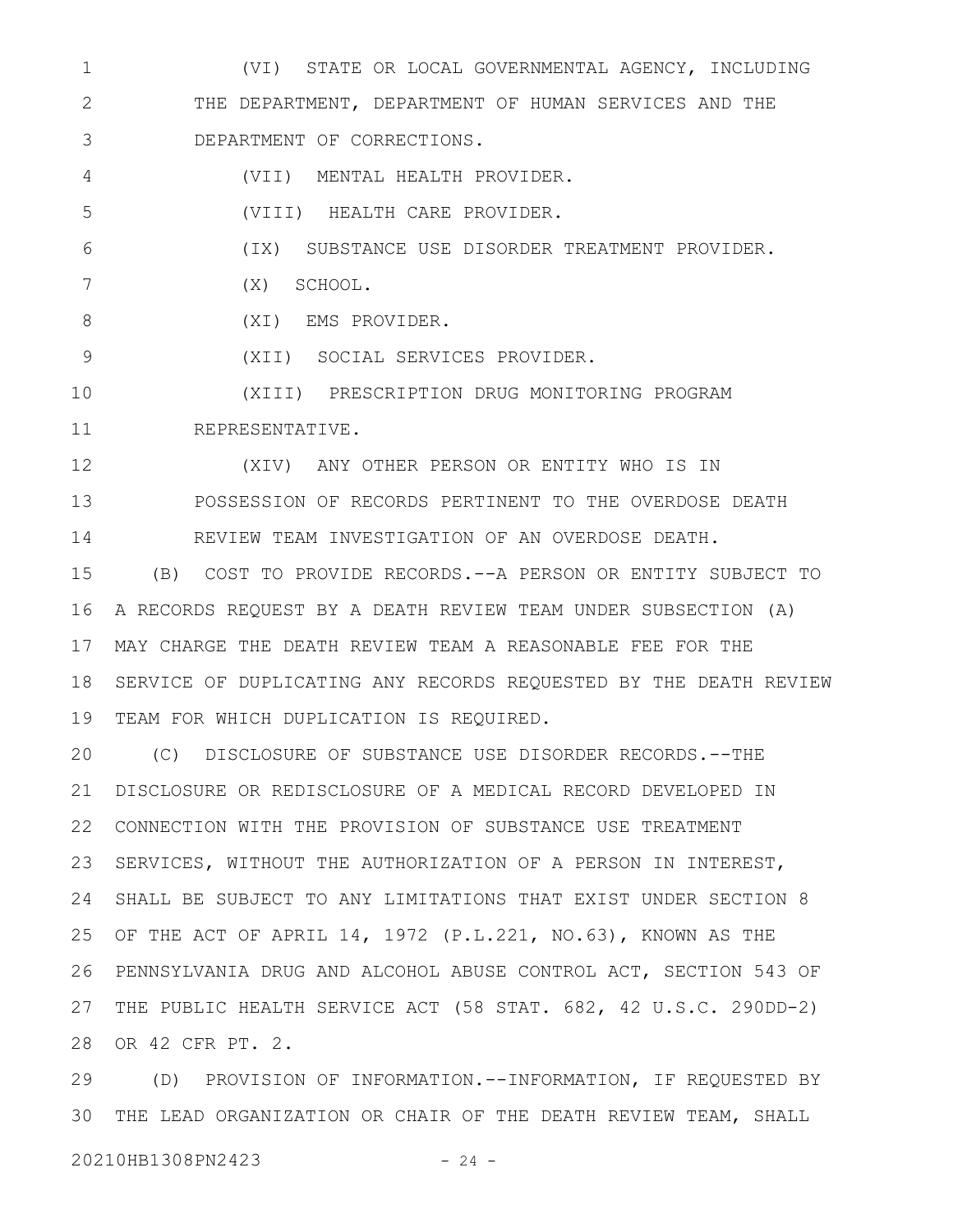BE PROVIDED WITHIN FIVE BUSINESS DAYS OF RECEIPT OF THE WRITTEN REQUEST, EXCLUDING WEEKENDS AND HOLIDAYS, UNLESS AN EXTENSION IS GRANTED BY THE LEAD ORGANIZATION OR CHAIR. WRITTEN REQUESTS MAY INCLUDE A REQUEST SUBMITTED VIA EMAIL OR FACSIMILE TRANSMISSION. (E) ADMINISTRATIVE SUBPOENA.--NOTWITHSTANDING ANY OTHER PROVISION OF LAW, A DEATH REVIEW TEAM SHALL NOT NEED AN ADMINISTRATIVE SUBPOENA OR OTHER FORM OF LEGAL COMPULSION TO RECEIVE REQUESTED RECORDS UNDER THIS ACT. THIS SUBSECTION SHALL NOT NEGATE ANY RIGHT THE DEATH REVIEW TEAM HAS TO OBTAIN AN ADMINISTRATIVE SUBPOENA OR OTHER FORM OF LEGAL COMPULSION. 10 (F) SHARING OF INFORMATION.--INFORMATION RECEIVED BY THE LEAD ORGANIZATION OR CHAIR IN RESPONSE TO A REQUEST UNDER THIS SECTION MAY BE SHARED AT A DEATH REVIEW TEAM MEETING IN 1 2 3 4 5 6 7 8 9 11 12 13

ACCORDANCE WITH SECTION 8. 14

(G) PROHIBITION.--A RECORD MAY NOT BE RELEASED: 15

(1) DURING THE PENDENCY OF AN INVESTIGATION. 16

(2) WITHOUT THE APPROPRIATE WRITTEN CONSENT IN ACCORDANCE WITH THE HEALTH INSURANCE PORTABILITY AND ACCOUNTABILITY ACT OF 1996 (PUBLIC LAW 104-191, 110 STAT. 1936). 17 18 19 20

(H) APPLICABILITY.--THIS SECTION SHALL APPLY TO THE EXTENT PERMITTED BY FEDERAL LAW. 21 22

SECTION 8. CONFIDENTIALITY OF DEATH REVIEW TEAM RECORDS AND MEETINGS. 23 24

(A) MEETINGS.--A DEATH REVIEW TEAM MEETING SHALL BE CLOSED TO THE PUBLIC AND INFORMATION DISCUSSED AT THE MEETING SHALL BE CONFIDENTIAL. 25 26 27

(B) RECORDS.-- 28

(1) THE PROCEEDINGS, RECORDS AND INFORMATION MAINTAINED BY AND SHARED WITH A DEATH REVIEW TEAM MAY NOT BE: 29 30

20210HB1308PN2423 - 25 -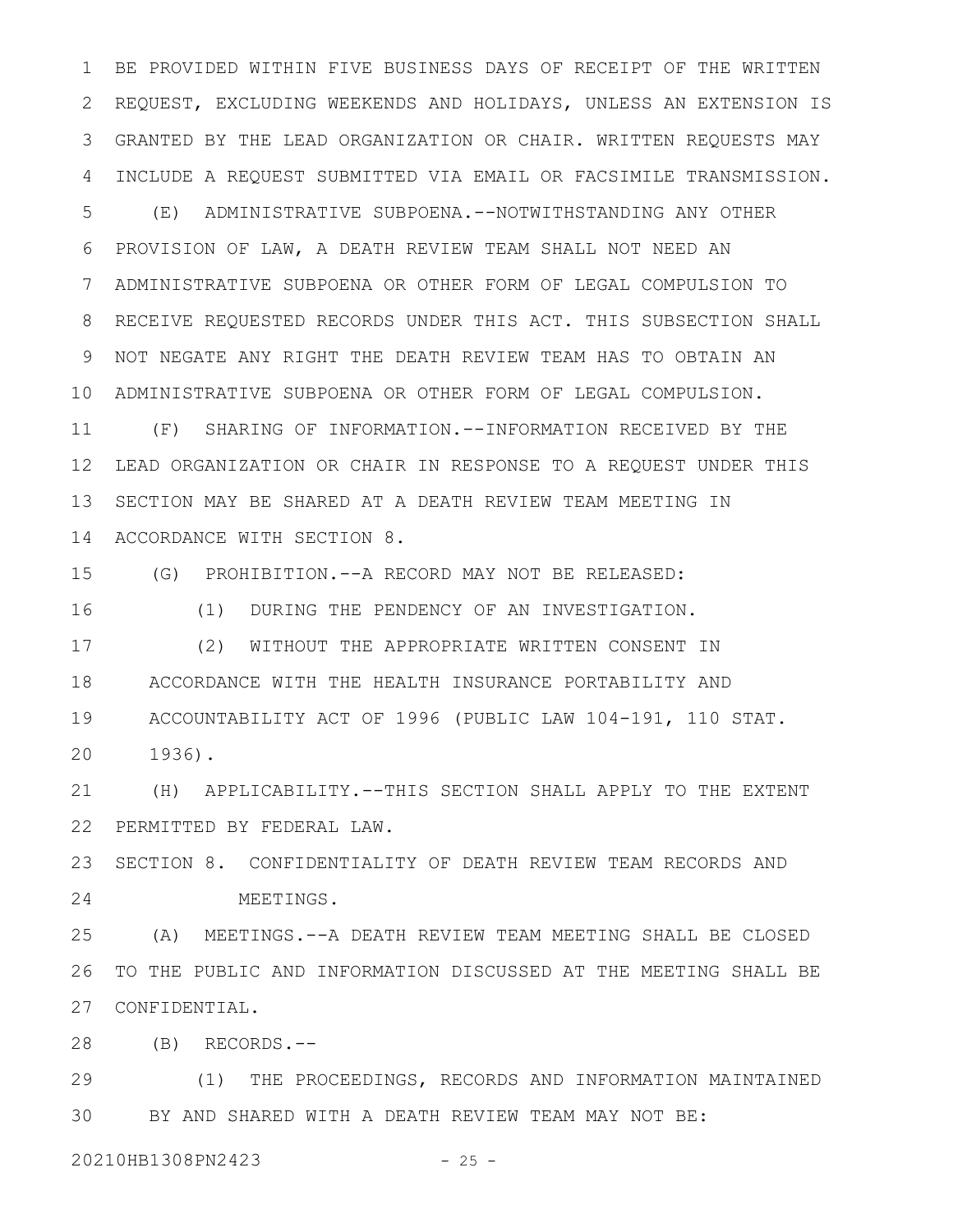(I) DISCLOSED UNDER THE ACT OF FEBRUARY 14, 2008 (P.L.6, NO.3), KNOWN AS THE RIGHT-TO-KNOW LAW. 1 2

(II) SUBJECT TO DISCOVERY, SUBPOENA OR INTRODUCTION INTO EVIDENCE IN A CRIMINAL OR CIVIL PROCEEDING. 3 4

(2) INFORMATION PRESENTED IN OR OPINIONS FORMED AS A RESULT OF A MEETING OF A DEATH REVIEW TEAM MAY NOT BE SUBJECT TO SUBPOENA, DISCOVERY OR ADMISSIBLE IN EVIDENCE IN A CIVIL OR CRIMINAL ACTION. NOTHING UNDER THIS SUBSECTION SHALL BE CONSTRUED TO PREVENT A MEMBER OF A DEATH REVIEW TEAM FROM TESTIFYING IN A CRIMINAL OR CIVIL PROCEEDING TO INFORMATION OBTAINED INDEPENDENTLY OF PARTICIPATION IN THE DEATH REVIEW TEAM OR TO INFORMATION WHICH IS PUBLICLY AVAILABLE. SECTION 9. CRIMINAL AND CIVIL LIABILITY PROTECTIONS. 5 6 7 8 9 10 11 12 13

(A) CONFIDENTIALITY.--AN INDIVIDUAL NOT A MEMBER OF A DEATH REVIEW TEAM MAY, IN GOOD FAITH, PROVIDE INFORMATION TO A DEATH REVIEW TEAM FOR THE PURPOSES OF THIS ACT. A MEMBER OF A DEATH REVIEW TEAM MAY DISCUSS CONFIDENTIAL MATTERS DURING A MEETING OF THE DEATH REVIEW TEAM. THE FOLLOWING SHALL APPLY: 14 15 16 17 18

(1) A MEMBER OF A DEATH REVIEW TEAM SHALL COMPLY WITH APPLICABLE FEDERAL AND STATE LAWS REGARDING CONFIDENTIALITY. 19 20

(2) EXCEPT AS PROVIDED UNDER SUBSECTION (B), A MEMBER OF A DEATH REVIEW TEAM OR AN INDIVIDUAL WHO, IN GOOD FAITH, PROVIDES INFORMATION TO A DEATH REVIEW TEAM MAY NOT BE DISCIPLINED, CRIMINALLY PROSECUTED OR HELD ADMINISTRATIVELY OR CIVILLY LIABLE FOR COMPLYING WITH THE PROVISIONS OF THIS ACT. 21 22 23 24 25 26

(B) LIABILITY.--THE IMMUNITY SPECIFIED UNDER SUBSECTION (A) (2) SHALL NOT APPLY TO A MEMBER OF A DEATH REVIEW TEAM OR AN INDIVIDUAL PROVIDING INFORMATION TO A DEATH REVIEW TEAM BY INVITATION WHO EITHER REDISCLOSES CONFIDENTIAL INFORMATION IN A 27 28 29 30

20210HB1308PN2423 - 26 -